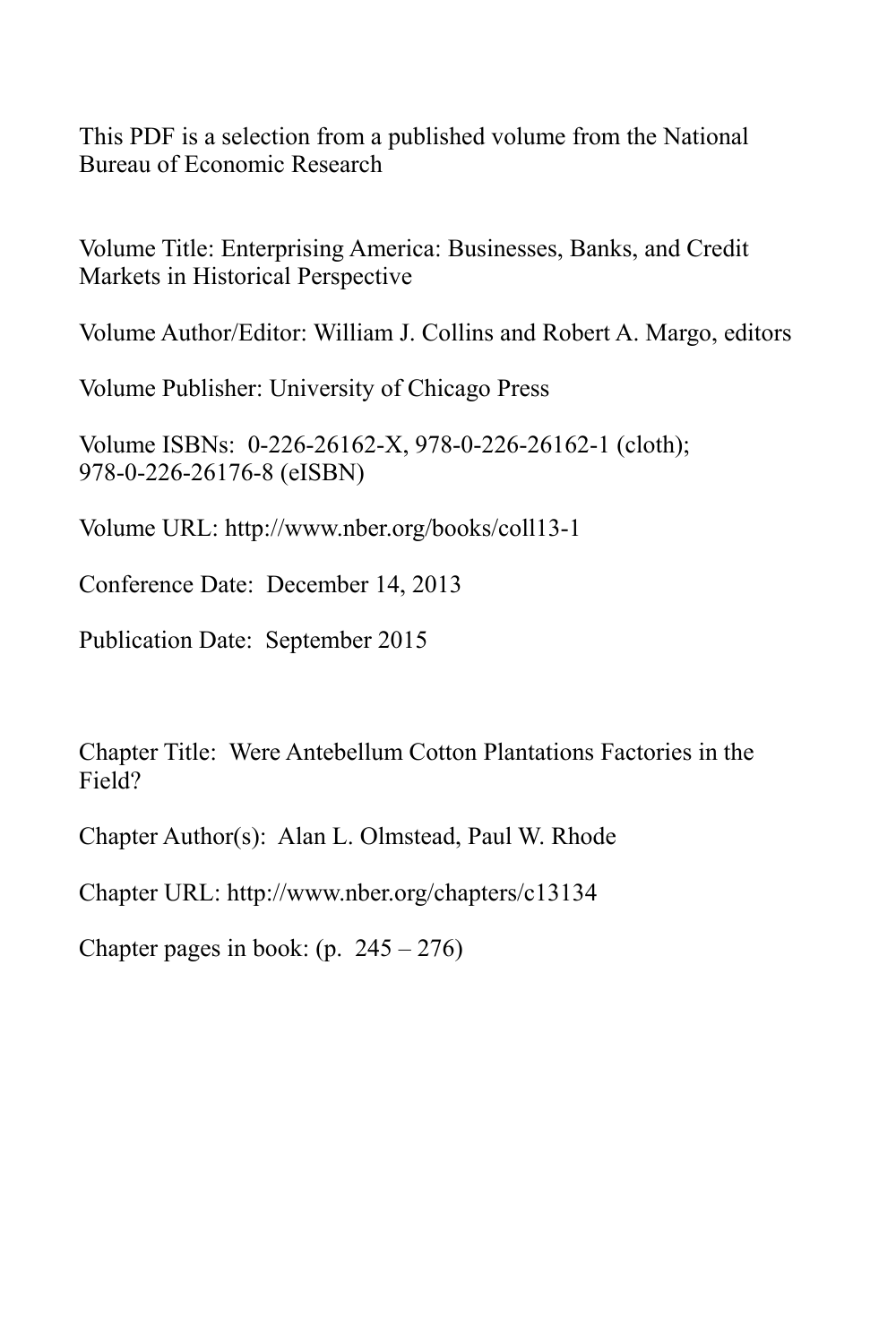## **7**

# **Were Antebellum Cotton Plantations Factories in the Field?**

Alan L. Olmstead and Paul W. Rhode

In his 1956 classic on American slavery, Kenneth Stampp wrote "each of the southern staples demanded its own kind of specialists. These agricultural enterprises, with their business directors, production managers, labor foreman, and skilled and unskilled workers, approached the organizational complexity of modern factories. Though agriculture was not yet mechanized, the large plantations were to a considerable extent 'factories in the field.'" Stampp (1956, 42). This identification of plantations with factories has since gained wide popularity.

Despite purported resonances to the nineteenth-century experience, the phrase "factories in the field" appears to be of mid-twentieth-century coinage. Carey McWilliams popularized the phrase in his 1939 book attacking large California farms.<sup>1</sup> McWilliams decried the exploitation of migrant labor,

Alan L. Olmstead is Distinguished Research Professor in the Department of Economics at the University of California, Davis, and a member of the board of directors of the National Bureau of Economic Research. Paul W. Rhode is Professor of Economics and Research Affiliate of the Population Studies Center at the University of Michigan and a research associate of the National Bureau of Economic Research.

We thank Jeremy Atack, Martha Bailey, Gregory Clark, Peter Coclanis, William Collins, Alan Dye, Stanley Engerman, Robert Follett, Barbara Hahn, Sumner La Croix, Naomi Lamoreaux, Margaret Levenstein, Robert Margo, Peter Richardson, Caitlin Rosenthal, Elyce Rotella, Richard Steckel, David Weiman, Thomas Weiss, Warren Whatley, and Gavin Wright for their comments and advice. For acknowledgments, sources of research support, and disclosure of the author's or authors' material financial relationships, if any, please see http://www.nber.org/chapters/c13134.ack.

1. McWilliams (1939). A text search reveals the combination of words appears earlier, but its meaning does not relate to agricultural operations. The heading "Factories in the Field" had first appeared over a series of articles by McWilliams and Belmont, aka Herbert A. Klein (1936a, 1936b, 1936c, 1936d, 1936e, 1936f). See Carey McWilliams Papers, Collection no. 1319, Box 64, Scrapbook XV, Department of Special Collections, Charles E. Young Research Library, University of California, Los Angeles. See also Richardson (2005, 75‒92). In a 1982 interview, Klein claimed credit for suggesting the phrase. Critser (1983, 34–65, esp. 53).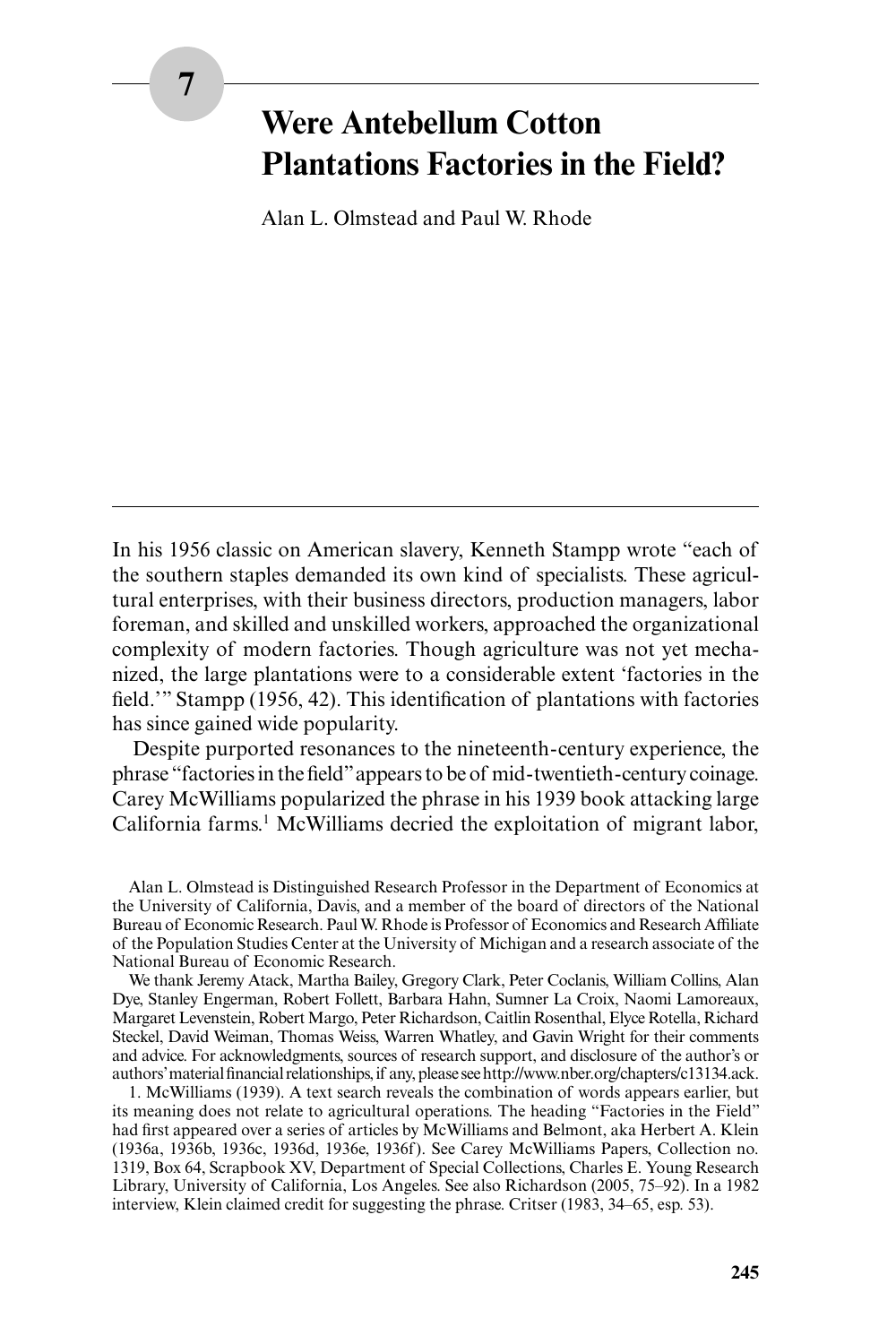the unequal distribution of wealth and power, and the violation of Jeffersonian agricultural ideals. McWilliams also tied the spread of power farming and extensive mechanization into his critique.<sup>2</sup> Both Stampp and McWilliams were contrasting large-scale agricultural enterprises with family farms and industrial factories.

On the family farms that prevailed in the East and Midwest, cultivators typically applied their labor to their own land to produce a mix of livestock, grains, and specialty crops. In *To Their Own Soil*, Jeremy Atack and Fred Bateman described how the availability of land coupled with the family farm organization influenced key demographic patterns and community development, leading to the widespread provision of public education and a relatively equal distribution of wealth (Atack and Bateman 1987, 11–12, 37–101). Industrialization in the North created both tensions and opportunities for family farmers. Atack and coauthors later provided a rich account of the rise of the factory in the United States (Atack, Haines, and Margo 2011). As with agriculture, the manufacturing sector was evolving, with small-scale artisanal shops being replaced by factories employing both power-driven machinery and a more extensive division of labor.

Stampp and McWilliams employed the term "factory" to large-scale agriculture enterprises with a clear purpose. Both sought to highlight the negative influences that they associated with factories: the depersonalization of work, the separation of workers from ownership and control, and the increasing social and economic inequalities. Both criticized the exploitation of disempowered, ethnically differentiated workers. Other scholars, including many cliometricians, have adopted and embellished Stampp's association of plantations with factories, but with a different purpose. The figure of speech now symbolizes modernity and efficiency. As an example, Jacob Metzer builds the case that plantations were rational modern business structures that like factories employed the division of labor to captured significant economies of scale and coordination (Metzer 1975). In *Time on the Cross*, Fogel and Engerman go beyond the previous uses of the "factories in the field" appellation to emphasize the assembly-line-driven efficiency of gang-labor plantations.<sup>3</sup> They note that "the ultimate objective of slave management was the creation of a highly disciplined, highly specialized, and well-coordinated labor force. Specialization and interdependence were the hallmarks of the medium- and large-sized plantations. On plantations, hands were rigidly organized as in a factory" (Fogel and Engerman 1974,

<sup>2.</sup> McWilliams (1941). Writing in roughly the same period as McWilliams, two leading scholars of agricultural history—Paul S. Taylor and Ulrich B. Phillips—drew parallels between the large-scale California farms and the southern slave plantation. See Taylor (1954) and Phillips (1925).

<sup>3.</sup> Nye (2013, 2) observes: "The assembly line emerged in a specific place (Detroit), at a specific time (between 1908 and 1913), in a specific industry (the automobile industry). But it also expressed trends in American society that can be discerned during the nineteen century." Ford and his engineers took inspiration from Cincinnati pork-processing plants.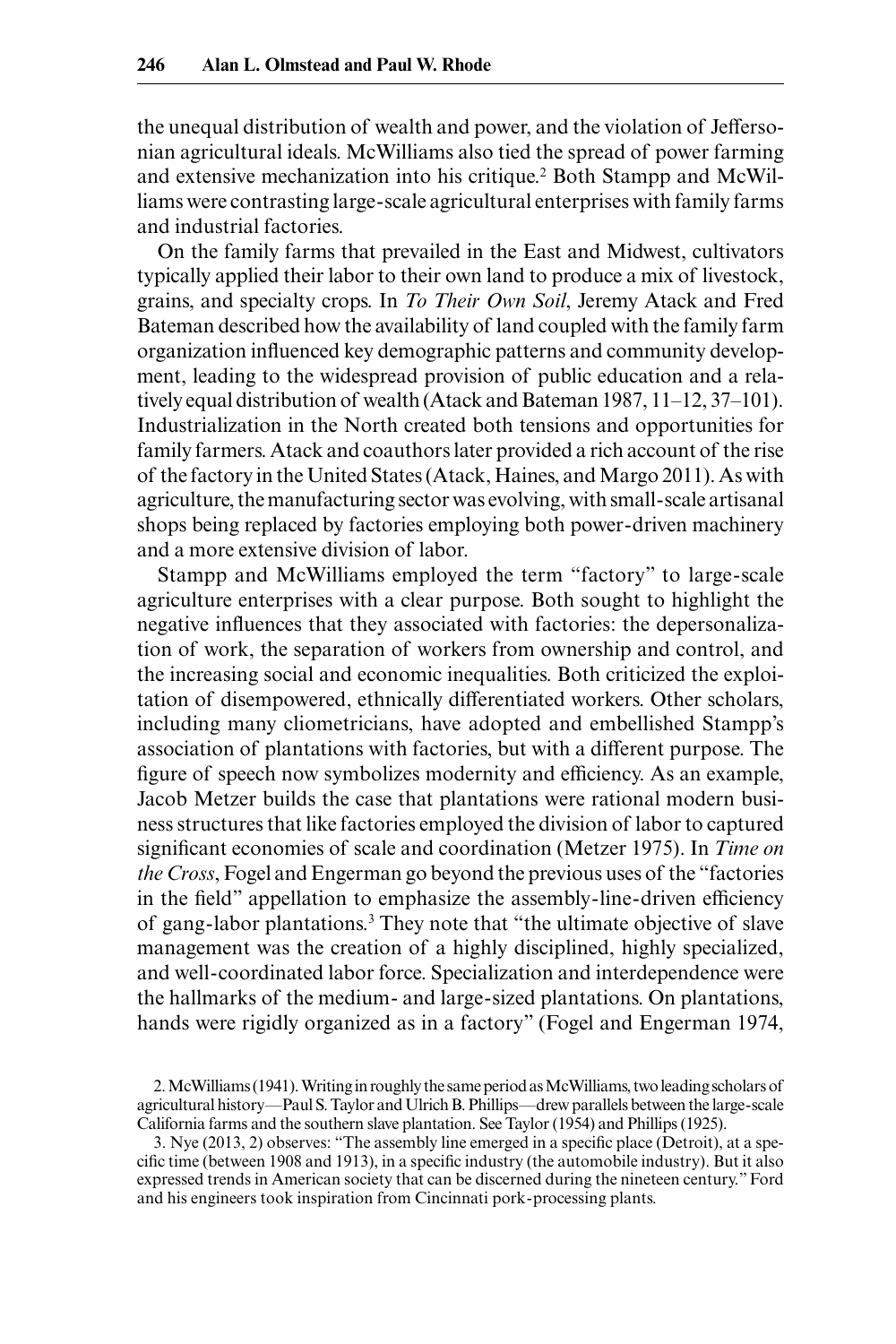203). By Fogel's reckoning the owners of medium- and large-size plantations, through their perfection of the gang system, created a revolutionary advance worthy of mention alongside the "blast furnace, electricity, and medical surgery" (Fogel 2003, 46–47). Explaining his pathbreaking findings, Fogel observed: "A slave working on an assembly-line basis in cotton, sugar and tobacco—the Southern staples—produced as much output in 35 minutes as a traditional worker produced in an hour."4

It has become common to apply the "factories in the field" label to sugar plantations. In *Sweetness and Power*, Sidney Mintz characterized seventeenthand eighteenth-century West Indian sugar plantations as "industrial enterprises" due to the discipline and organization of the labor force as well as the high degree of time consciousness in production (Mintz 1985, 50–52). In his study of the Louisiana sugar plantations, Robert Follett also emphasizes the imposition of time-clock management and integration of field and mill work (Follett 2005, 92–117). The industrial nature of sugar-producing operations is strongly reinforced in the vivid images of their boiler houses, distilleries, and mills.

As noted above, many scholars have also applied the "factories in the field" metaphor to antebellum cotton plantations.<sup>5</sup> Some see the idea as solidly rooted in the nineteenth century, offering selected sources to support this lineage. One touch point is Michael Chevalier's 1839 account where he refers to the New South cotton plantation as "a sort of agricultural manufactory, in which [the planters] are obliged to exercise more or less of the activity, and to feel more or less of the hopes and fears of a manufacturer."6 The 1884 Currier and Ives print, "A Cotton Plantation on the Mississippi" is another touch point. The chromolithograph depicts a postbellum harvest scene with a sky filled with smoke billowing from the plantation's steam-driven cotton gin and a distant steamboat.

In this chapter, we use census data, plantation records, and narrative evidence to investigate whether antebellum cotton plantations merit the title "factories in the field." Our focus is on cotton because it was the slave South's main cash crop and the leading user of enslaved labor. We also inquire whether management practices on cotton plantations were closely aligned with those of modern business enterprises associated with Frederick Taylor's scientific management prescriptions. We find that, by some measures, plantations were an intermediate form of enterprise located between the family farm and the contemporary factory, and in some ways, closer to the factory than to the farm. However, by other more important measures, plantations were very different from factories. We conclude that the analogies between cotton plantations and factories and

6. Chevalier (1839, 400). We thank Peter Coclanis for calling this source to our attention.

<sup>4.</sup> *Chicago Tribune*, February 25, 1994, p. 20.

<sup>5.</sup> Coclanis (2000, 59–78, esp. 61) labels "factories in the fields" a "nineteenth-century metaphor."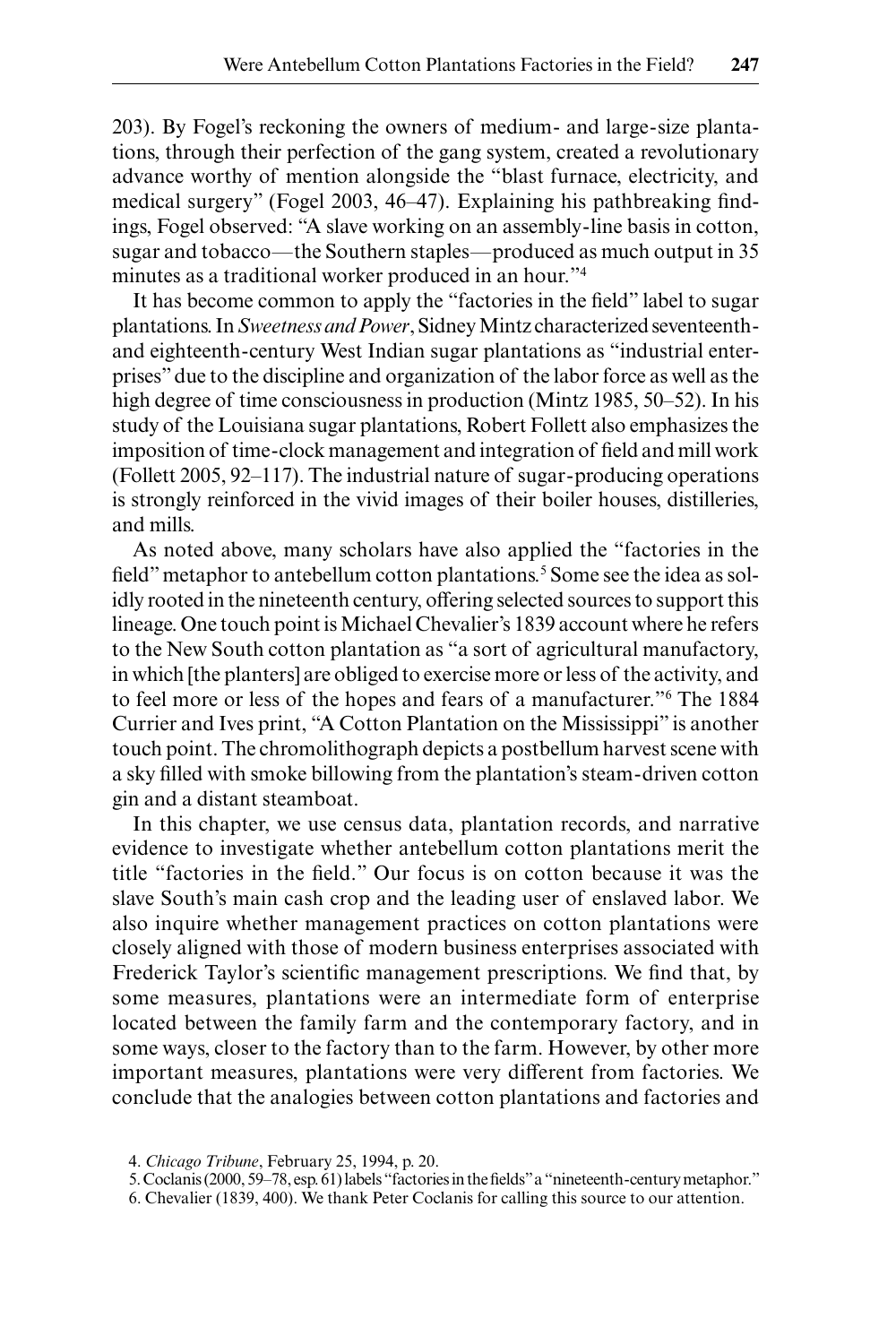between slavery and "modern" management practices obscure more than they reveal.

The chapter has the following form. After defining key terms, we assemble the quantitative evidence on scale of production, labor force, and capital stock of plantations, family farms, and manufacturing establishments from the 1860 census in order to compare the operating characteristics of the three sets of organizations. Next, we investigate the extent of the division of labor, the seasonality of work, and regimentation at antebellum plantations, farms, and factories. We then question the relevance of analogies that liken slaves to machine parts and explore assertions that plantation practices were akin to modern management techniques. A fuller comparative analysis reveals substantial differences between plantations and factories.

### **7.1 Defining Terms**

In his "Report on the Factory System" for the *Tenth Census of the United States*, Carroll D. Wright defined a factory as an "establishment where several workmen are collected for the purpose of obtaining greater and cheaper conveniences for labor than they could procure individually at their homes; for producing results by their combined efforts which they could not accomplish separately; and for preventing the loss occasioned by carrying the articles from place to place." The core principle was one of *association*: "each laborer, working separately . . . directs his producing powers to effect [sic] a common result." The more prominent is the "principle of association," the more the establishment is "entitled to the name of factory and the more generally does it receive the name in common parlance." (Wright 1882, 523). Wright drew on the writings of the British authority, Andrew Ure, for whom "the term factory system, in technology, designates the combined operation of many orders of work-people, adult and young, in tending with assiduous skill a series of productive machines continuously impelled by a central power." (Ure 1835, 13).

In courses on the Industrial Revolution, the "factory" is commonly defined as a manufacturing establishment utilizing a power source (water or steam) and employing a number of wage earners (the lower-bound cutoff is often around fifteen). Many scholars add the use of supervision (or what is known as "factory discipline") and the application of an extensive division of labor.7 Applying the concept to census data, which are silent on the organization of work within establishments, requires modification. To do this we follow the guidance of Jeremy Atack, who defined a factory as "an inanimately powered plant," employing a large number of workers. "Factory production depended upon steam or water power to drive machinery. Arti-

<sup>7.</sup> Mantoux ([1928] 1961, 38‒39). The definition has to be adjusted with the evolution of power technologies, including the introduction of electricity. See Devine (1983).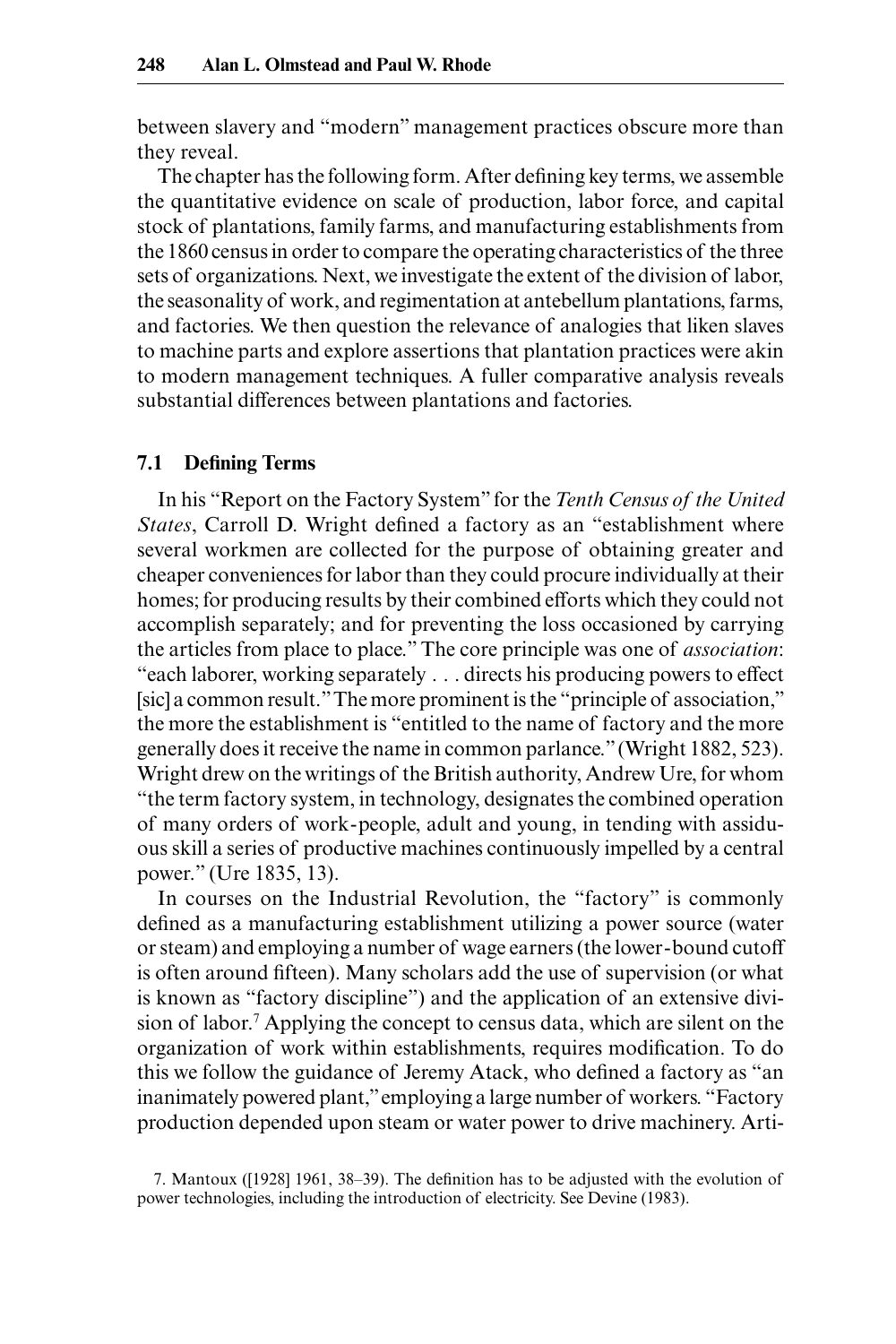|                | 1050 anu 1000 |          |       |          |       |
|----------------|---------------|----------|-------|----------|-------|
|                |               | 1850     |       | 1880     |       |
|                | Scale         | No power | Power | No power | Power |
| Establishments | Small         | 61.0     | 29.2  | 59.6     | 26.4  |
|                | Large         | 5.3      | 4.5   | 5.7      | 8.3   |
| Workers        | Small         | 28.2     | 12.7  | 16.8     | 9.3   |
|                | Large         | 26.0     | 33.2  | 24.5     | 49.4  |
| Value added    | Small         | 21.0     | 22.4  | 11.3     | 14.2  |
|                | Large         | 32.7     | 23.9  | 35.9     | 38.6  |

#### **Table 7.1 Percentage distribution of manufacturing activity by scale and power, 1850 and 1880**

*Source:* Atack, Bateman, and Margo (2005, 593).

*Notes:* Small scale is fifteen or fewer employees, and large scale is sixteen or more. Power includes the use of steam or water power.

san shops, sweatshops, and manufactories, on the other hand, relied on hand tools. Human muscle was sufficient for their power needs."8 Factory production also entailed specialization, which "could not be practiced extensively" unless the plant operated on a sufficient scale. In his recent work, Atack set the employment threshold at fifteen or more workers.<sup>9</sup> As table 7.1 shows, fewer than one in twenty (4.5 percent) of American manufacturing establishments in 1850 met the joint standard of employing sixteen or more workers and using water/steam power. Such establishments employed 33.2 percent of all workers and produced 23.9 percent of all value added. By 1880, the shares of establishments meeting the joint standard had increased to 8.3 percent of units, 49.4 percent of workers, and 38.6 percent of manufacturing value added (Atack, Bateman, and Margo 2005, 593).

In the southern history literature, the conventional dividing line separating plantations from yeoman farms is whether the operator owned twenty or more slaves. The degree of arbitrariness of this definition is widely acknowledged (Kolchin 1993, xiii). An alternative definition involved whether the operator worked in the field (Phillips 1906). The common practice in the economic history literature—one that we will follow—is to subdivide units into free farms (zero slaves), small-slave farms (one to fifteen), medium-sized operations (sixteen to forty-nine), and large plantations (fifty or more slaves).

In addition to comparing plantations to factories, a growing literature has associated antebellum cotton plantation operations with those of "modern

<sup>8.</sup> Mills also relied on inanimate power sources but did not utilize specialization or the division of labor as extensively as factories. Atack acknowledged the dividing line between mills and factories was "arbitrary," but he assumed "specialization could not be practiced extensively" unless the plant employed a large labor force. He initially set the threshold at twenty-five workers, but later lowered the number to fifteen (Atack 1987, esp. 287-88).

<sup>9.</sup> Atack, Bateman, and Margo (2005, 2008). This work adopted the fifteen-worker threshold and separated the power use and scale dimensions.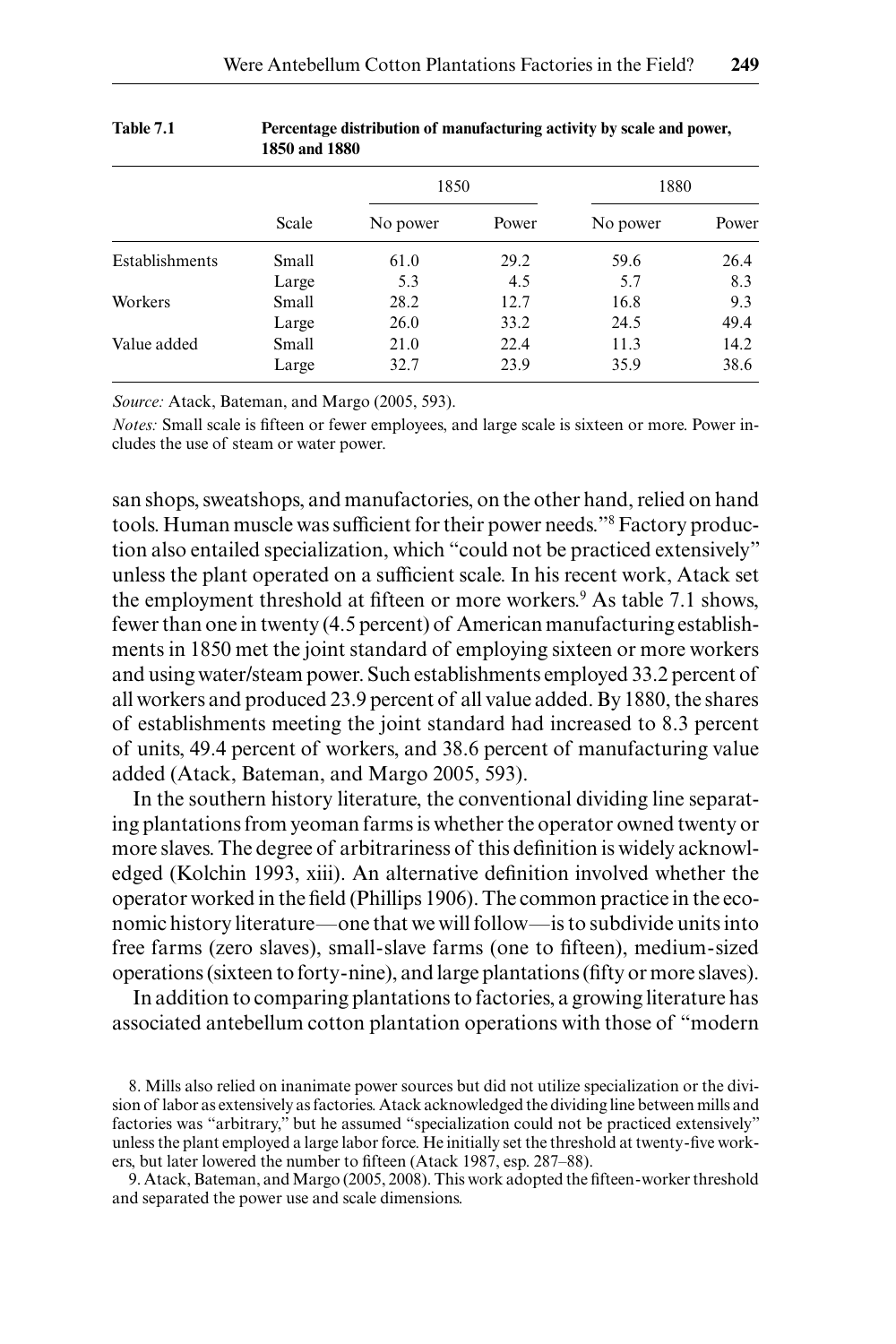business enterprises," employing "scientific management" and "assembly lines." To separate reasonable claims from hyperbole requires yet more definitions. Alfred D. Chandler defined a "modern business enterprise" as a firm operating two or more distinct production/distribution units and run by a hierarchy of salaried managers who monitor and coordinate the activities at these units. This is contrasted with a "traditional business enterprise," a firm that is engaged in a single production activity, is owned and managed by family members, and bought its inputs from and sold its outputs to the market (Chandler 1977, 1-3). "Scientific management" was a set of management practices developed by Frederick Taylor and his followers to prevent "soldiering" and to improve work efficiency. The practices included implementing incentive pay and designing "optimal" work methods based on time-and-motion studies rather than "rules of thumb."10

The "assembly line," according to David Nye's recent book, was a production technique combining five key components—the subdivision of labor, interchangeable parts, single-function machines, the sequential ordering of machines, and the movement of work to workers by belts and slides. Work was divided "into small operations of nearly equal duration" and "every job could be learned quickly." Use of precision-made interchangeable parts allowed assembly to proceed smoothly without "any last-minute sanding, filing, or polishing." Each machine tool was designed to do one thing, and one thing only, as quickly as possible. The machines and tasks were arranged to ensure the smooth flow of the product through the assembly process, and this flow of parts and subassemblies through the production process was automated (Nye 2013, 22‒27).

Henry Ford adds perspective: "[W]e began taking the work to the men instead of taking the men to the work. We now have two general principles in all operations—that a man shall never have to take more than one step . . . and that no man need ever stoop over. . . . [A]s nearly as possible, [a worker does] only one thing in only one movement" (Ford and Crowther 1923, 80). But Ford's efficiency-enhancing innovations were not universally applauded. The regularity and pace of work was so intense that the wife of one final assembler wrote to Ford in early 1914 complaining that the "chain system you have is a *slave driver*! *My God*! Mr. Ford. My husband has come home and thrown himself down & won't eat his supper—so done out."<sup>11</sup> Such statements illustrate the double-acting nature of this set of metaphors, which are used to assail modern management practices by equating industrial labor with slavery and to embellish the efficiency of slave labor by equating it with factory work. Our question is whether such analogies do justice to the realities of slave conditions.

10. Taylor (1913). "Soldiering" involves making a show of working in order to escape punishment.

<sup>11.</sup> Letter to Henry Ford, Jan. 23, 1914, assessed April 16, 2014 from http://www.thehenry ford.org/exhibits/smartfun/modelt/highlandpark/fivedollar/photo1big.html.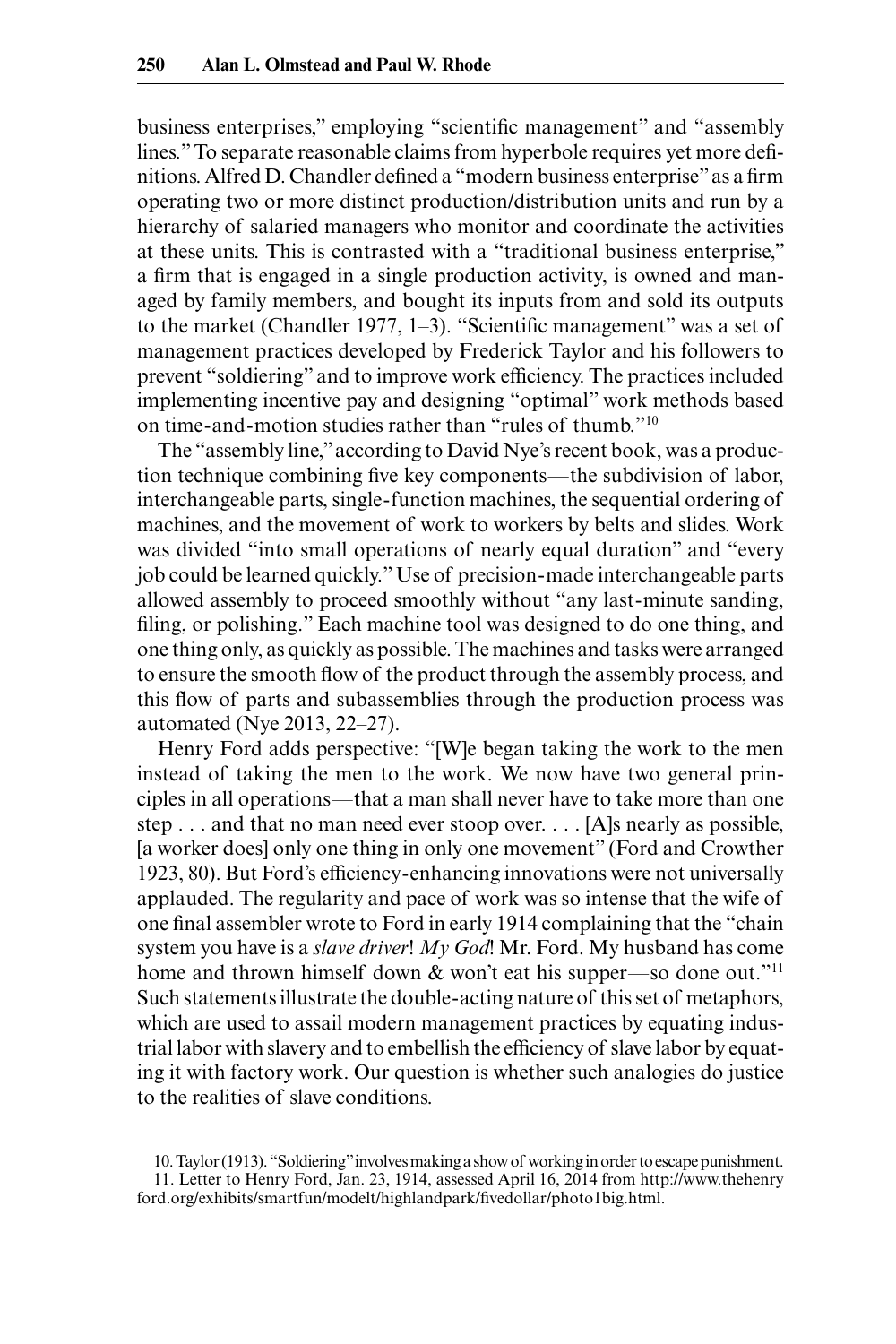## **7.2 Assembling the Evidence**

To compare antebellum cotton plantations with farms and factories in the same period, we can draw on the wealth of census-based microlevel data related to business organizations in 1860. These include the Parker-Gallman sample (ICPSR 7419), covering farms and plantations in cotton producing counties; the Bateman-Foust sample (ICPSR 7420), covering the rural North; and the Atack-Bateman sample (ICPSR 4048), covering manufacturing nationwide.<sup>12</sup>

A comparison of the data collected in the 1860 Censuses of Agriculture and Manufactures shows many similarities, but the significant differences suggest that the designers of the censuses thought of the two types of businesses as different entities. Both censuses collected data on location and the name of the operator (owner or manager). The censuses differed in the cutoff for inclusion. For farms and plantations, the threshold for coverage was annual production of \$100 or more; for industrial establishments, the threshold was \$500 annual output (US Census 1860a).

The manufacturing schedule noted the *value of total product* and the physical number of key outputs (for cotton: pounds of yarn, etc.). It also recorded the quantities, kinds, and *value of the raw materials* employed. This, in principle, allowed for calculating the value added produced by a given firm. The agricultural schedule collected the physical output of thirty-three commodities in the previous year—some important such as wheat and corn and others of minor significance such as silk cocoons. Some, including wine, butter, and cheese, were manufactured or processed on the farm. Output values were reported only for orchard and market garden products, home manufactures, and animals slaughtered. The failure to collect output values more generally may reflect that census designers thought that much of the output was consumed on the farm. The agricultural schedule did not collect data on raw material costs. Importantly, there is no information on the quantities or value of the inputs used to feed livestock. Computation of the value added for stock requires assumptions about feed costs and changes in inventories. We will calculate industrial output as value added—that is, the value of product minus the cost of raw materials. We gauge farm output as the value of all crops (at national prices) and the reported value of animals slaughtered, orchard products, and market garden products.13 We

<sup>12.</sup> Parker and Gallman (1860) and Bateman and Foust (1860). For the Atack-Bateman sample, we use the 1860 national sample downloaded from my.vanderbilt.edu/jeremyatack/ data-downloads/.

<sup>13.</sup> The national crop prices for 1860 are from Towne and Rasmussen (1960). We made no adjustment as in Elizabeth Field-Hendrey's work to reestimate meat production in the South or to include estimates for missing products. We did not include the value of home manufacturing or adjust for the differences in procedures used to create the Bateman-Foust and Parker-Gallman samples.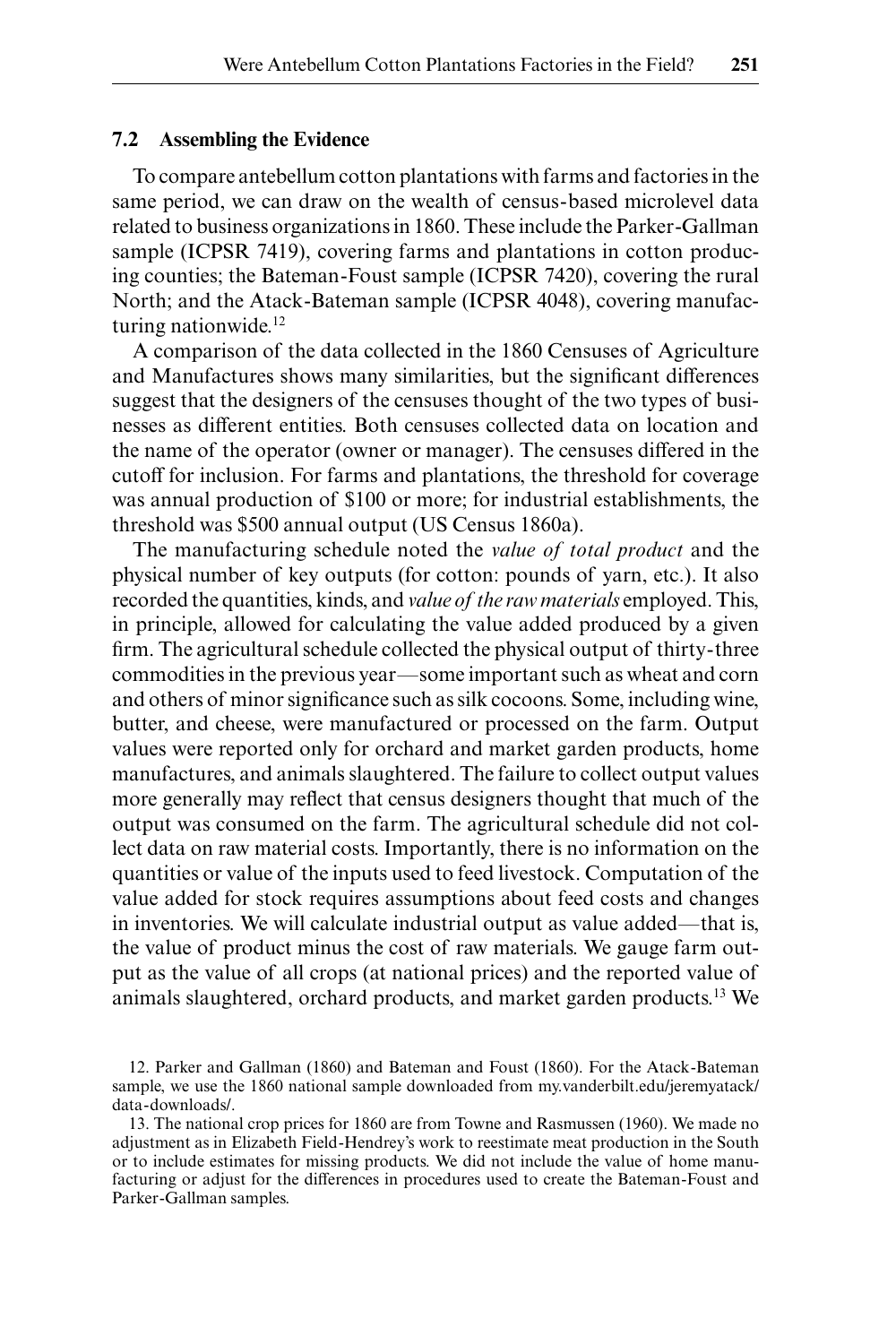proceed with the sense that this procedure understates the output associated with the animal production. The instructions to the census marshals recognized that many agricultural data were likely to be imprecise. This concern was not emphasized in the instructions for manufacturing enumerators, suggesting that agricultural data were not as accurate as the manufacturing data.14

Another important distinction deals with the treatment of labor. The manufacturing schedule collected data on the "average number of hands employed," subdivided between males and females, by each firm and on the total wages, the "average cost." Perhaps reflecting the perception of the family nature of the farm enterprise, there are no comparable questions in agricultural schedule about the external (or internal) labor force or the expenditures for labor. Researchers must link demographic information on households in the population schedule to gauge the farm labor force. Hired workers were included only if they resided on the farm. A separate Census of the Slave Population did inquire about the number, ages, and gender, but offered no direct information about work.

To create comparable labor units across activities, we rely on established research. For manufacturing, Atack, Bateman, and Margo present total employment and an effective (or adult-male-equivalent) employment.<sup>15</sup> For northern agriculture, Lee Craig has created a set of weights to calculate adult-male equivalents.16 For southern agriculture, we will use both the total labor force and the "adult-male-equivalent" labor force derived based on the weights of Fogel and Engerman.17

Both census schedules inquired about the sources of power and value of the *capital stock*. The agricultural schedule recorded the cash value of the farm, the value of livestock (some of which were capital and power sources),

14. US Census (1860b; 1864, viii-clxxii; 1865, ix-ccxvii), National Archives and Records Administration (1860), and Atack and Bateman (1999).

15. Atack, Bateman, and Margo (2005, 591). Total employment sums the males and females in the manufacturing labor force; adult-male-equivalent employment assigns a weight of 1 to males and 0.5 to females. We did not follow their practice of imputation entrepreneurial inputs by adding one worker. We did follow their practice of dropping observations for establishments reporting nonpositive value added (the value of product minus the cost of raw materials), raw materials, total employment, or capital.

16. Craig (1993, 80) provides regression results on the dollar value of household labor in northern agriculture that are consistent with prime-age-adult-male (age eighteen to fifty-four), weights of 0.67 for adult females (eighteen years and older), 0.77 for senior adult males (fiftyfive years and older), 0.25 for teenage males (thirteen to seventeen years), and 0.10 for children (under thirteen years) and teenage females (thirteen to seventeen years).

17. Fogel and Engerman (1977). These weights exceed unity in some cases, allowing equivalent labor to exceed raw labor. Our labor force numbers cover the ages twelve years and older. Our calculations assign one-half of those in the ten to fourteen age category to the total labor force, which in some cases results in estimates with fractions. Wright (2006, 106) highlights the sensitivity of the empirical outcomes regarding the relative efficiency of slave plantations and free farms to the labor weights assumed. He also points to the difficulties arising from the valuation of land (102–06).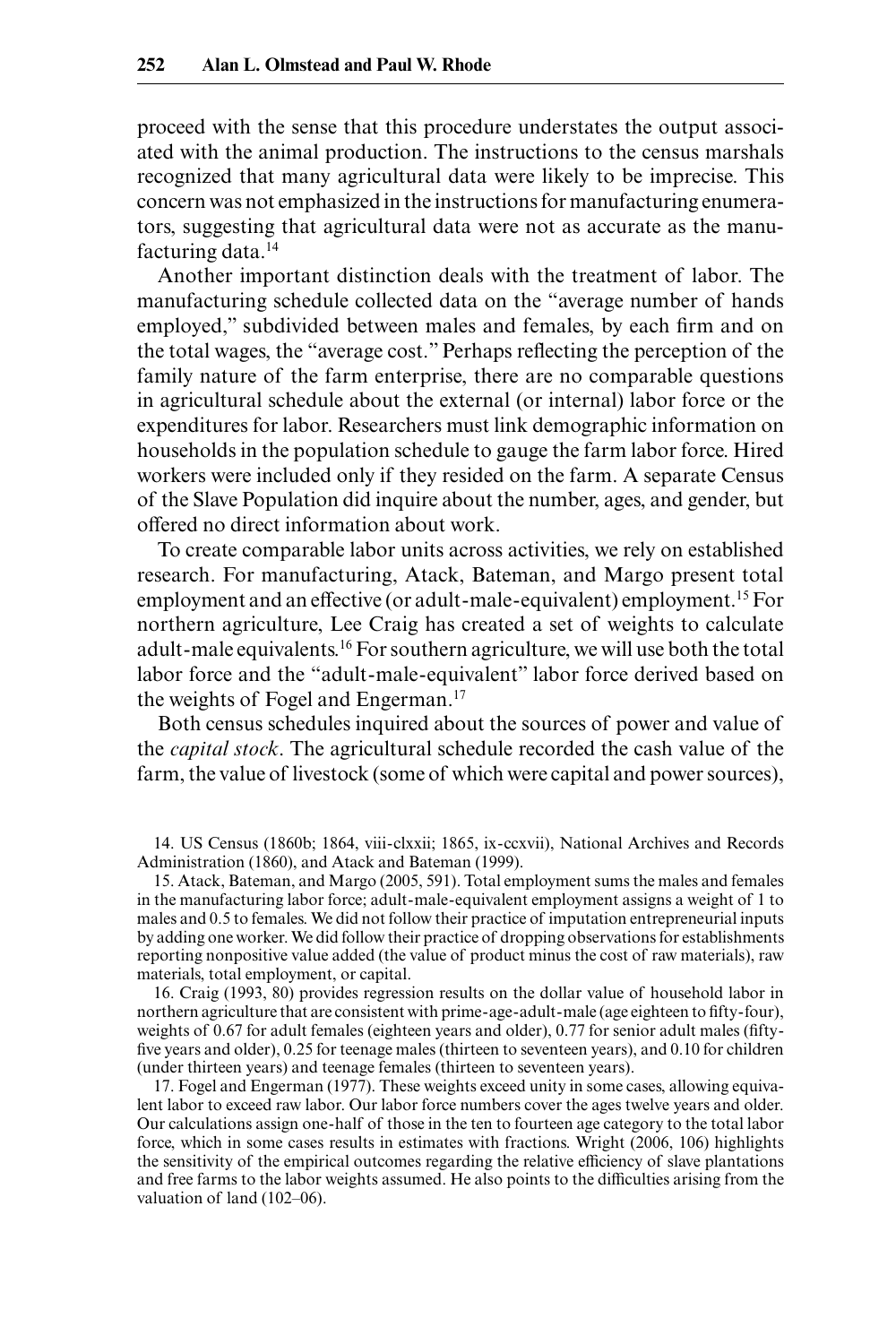and the value of farm implements and machinery. (The "cash value" of the farm included "the actual cash value of the whole number of acres returned by you as improved and unimproved." It is unclear whether farm buildings were included, although it is commonly assumed that they were.<sup>18</sup>) The manufacturing schedule recorded the value of the capital, specifically the "dollars invested, in real and person estate, in the business." Both schedules inquired about an establishment's machinery. However, the manufacturing schedule gathered information on the number of specific types of power sources and machines, that is, on the "kind of motive power, machinery, structure, or source." The agricultural schedule asked for the value of "all implements and machinery used to cultivate and produce crops and fit the same for market or consumption." It also collected information on the number of horses, mules, and working oxen (on 1 June of the year of enumeration).

The capital stock ratios in agriculture can thus be subdivided into various categories. Most agricultural units used mobile power sources (such as draft animals) rather than fixed power sources (such as steam engines or water wheels) when driving machinery. To measure the extent of substitution away from tools powered by human muscles, we will include statistics on capital invested in draft animals and implements.19 Census enumeration procedures in 1860 unfortunately do not allow the manufacturing capital stock to be subdivided in an equivalent way at the establishment level. According to Robert Gallman's aggregate estimates for 1860, equipment made up 22 percent of the aggregate manufacturing capital stock, buildings 23 percent, and land 24 percent.<sup>20</sup>

We calculate the capital-to-labor ratios using both the total labor force and the adult-male-equivalent labor force. We treat slaves as labor, not as capital; their value is not included in the capital stock. One can derive a broad sense of the differing gender-and-age compositions of the labor forces by comparing the results for total labor and adult-male-equivalent labor. The ratios will be similar in activities where men made up the bulk of the labor force and different in activities where women and children were important.

A number of previous studies, which have investigated these samples separately, raise salient comparisons to examine. The rise of the factory in the late-nineteenth-century United States has been associated with capital deepening and the growth of the capital-to-labor ratio. In their analysis of 1880 manufacturing data, Atack, Bateman, and Margo showed that the

<sup>18.</sup> The agricultural schedule also inquired about the acreage of "improved" and "unimproved" land.

<sup>19.</sup> We calculate the value of capital in draft stock by multiplying the sum of horses, mules, and oxen (weighted by 0.5) times the national equine price of \$59 per head from Towne and Rasmussen (1960, 286). The one-half weight on oxen roughly captures the typical price ratio between bovine and equine draft power sources. See Olmstead and Rhode (2008b, 364).

<sup>20.</sup> Gallman based the estimates on figures in the US Census (1902, xcvii).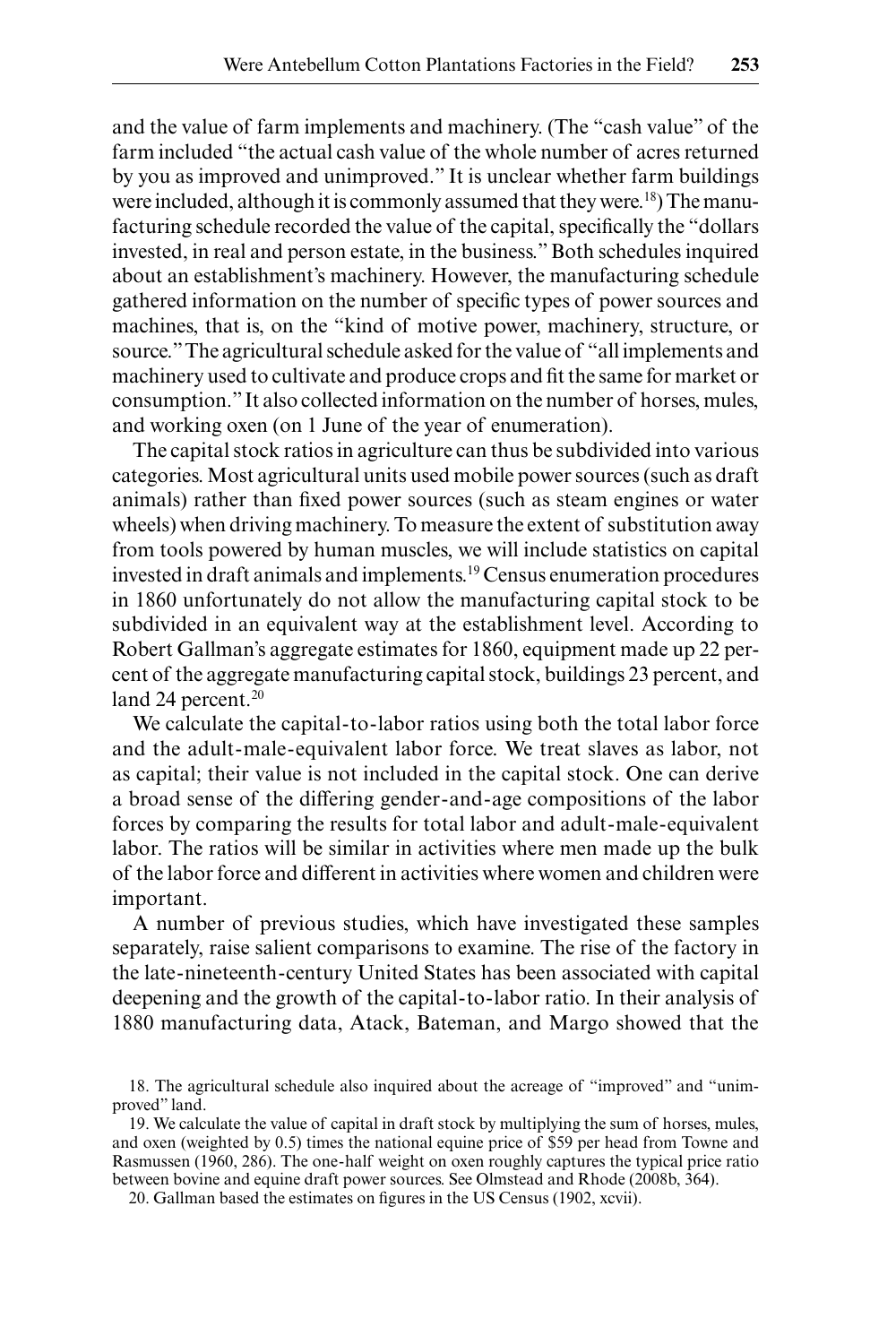capital-to-labor ratio and capital-to-effective-labor ratio were higher for those establishments employing sixteen or more workers than those employing fifteen and fewer and much higher for those establishments using inanimate power than those that did not (Atack, Bateman, and Margo 2005, 591). Focusing on the antebellum agricultural sector, Heywood Fleisig contrasted differences in the use of specific forms of capital, most notably implements, on plantations and free farms (Fleisig 1976). He argued plantations could expand output by adding slave workers whereas free farms, facing a family labor constraint, could expand output only by mechanizing, that is, by adopting machinery *and* draft power to increase the land-to-labor ratio. Wright shows that the value of implements per unit of labor rose sharply in the North by 1860 as the scale of operations (as measured by acres of improved land) rose; however, the ratio fell on Virginia Piedmont farms as scale (here measured by the number of slaves) increased (Wright 2006, 119‒21). A more systematic comparison of the scale of operations and the capital-to-labor ratios of plantations, farms, and manufacturing establishments promised to shed more light on the relevance of the "factories in the field" appellation.

## **7.3 Comparing Plantations, Farms, and Factories**

Figure 7.1 graphs the distribution of output in manufacturing and agricultural samples by size of operation in 1860. Size is measured in two ways: the total number of workers per establishment and the number of adultmale-equivalent workers. By either measure, agricultural production is concentrated in far larger units in the Cotton South than in the North. This is no surprise. The larger production units in the South, which were almost exclusively slave plantations, had no real counterparts in northern agriculture. In our sample drawn from the Bateman-Foust data set, the largest northern farm, measured by the total number of workers, has a labor force of twenty-eight. (This Iowa farm accounted for a negligible share of total output.) In our sample drawn from the Parker-Gallman data set, 4 percent of units, accounting for 32 percent of output, are of this size or larger. In this sample, the largest enterprise, a Rapides, Louisiana, plantation, had 257 workers.

Comparing the cotton farms and plantations with manufacturing establishments puts the "factories in the field" idea into perspective. The very large units in the cotton sample account for a far smaller share of output than their counterparts in the manufacturing sample. The top 5 percent of manufacturing units (on a workers-per-establishment basis) employed forty-six or more workers and accounted for 45 percent of total output. (The largest industrial establishment in the sample was a water-powered textile mill in Maine that employed 1,825 workers.) The top 5 percent of units in the cotton sample had twenty-five or more workers and accounted for 36 percent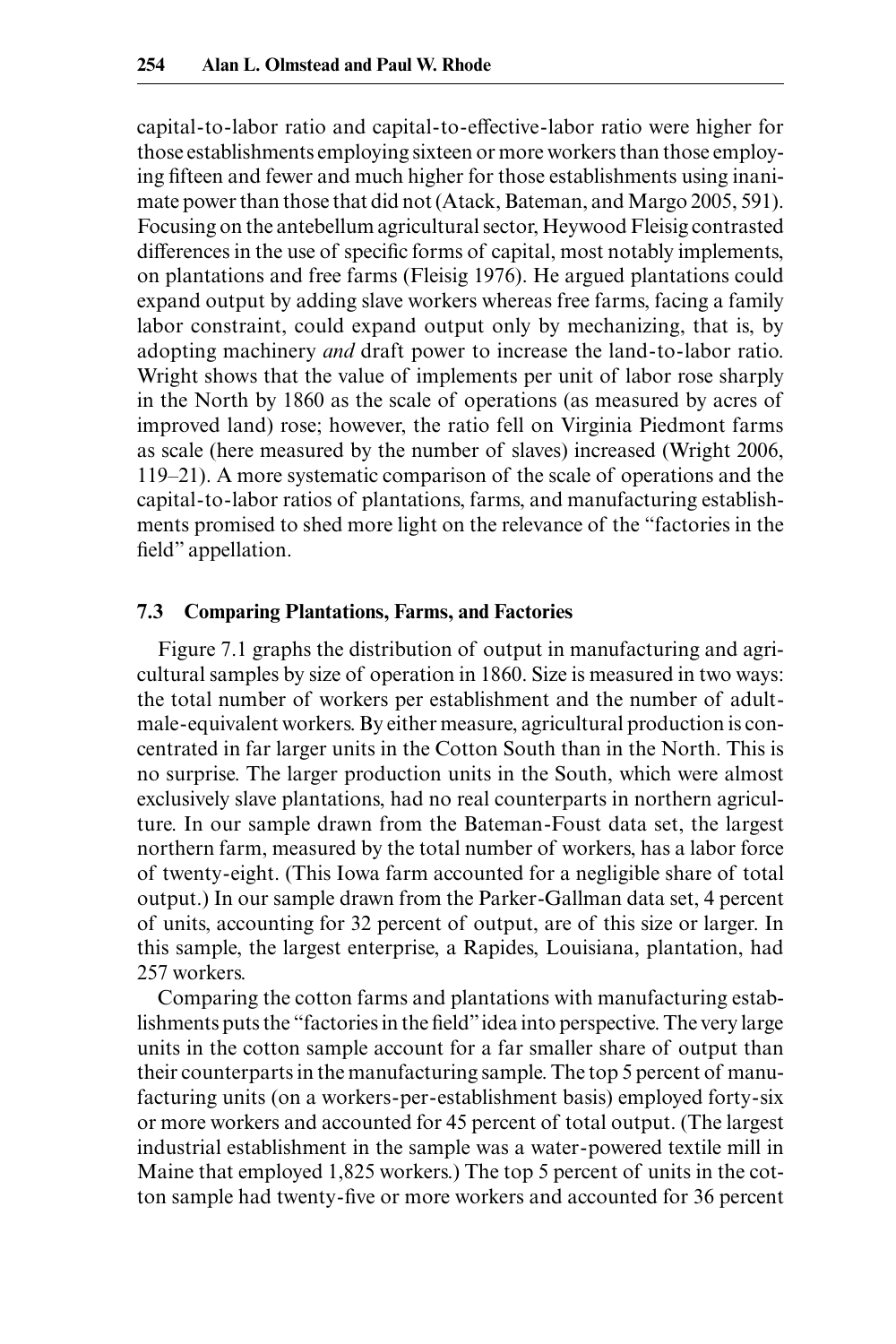## a. Number of Workers



b. Number of Adult Male Equivalent Workers





*Source:* Data from Bateman-Foust, Parker-Gallman, and Atack-Bateman samples. *Note:* See text for weights used to calculate equivalent workers.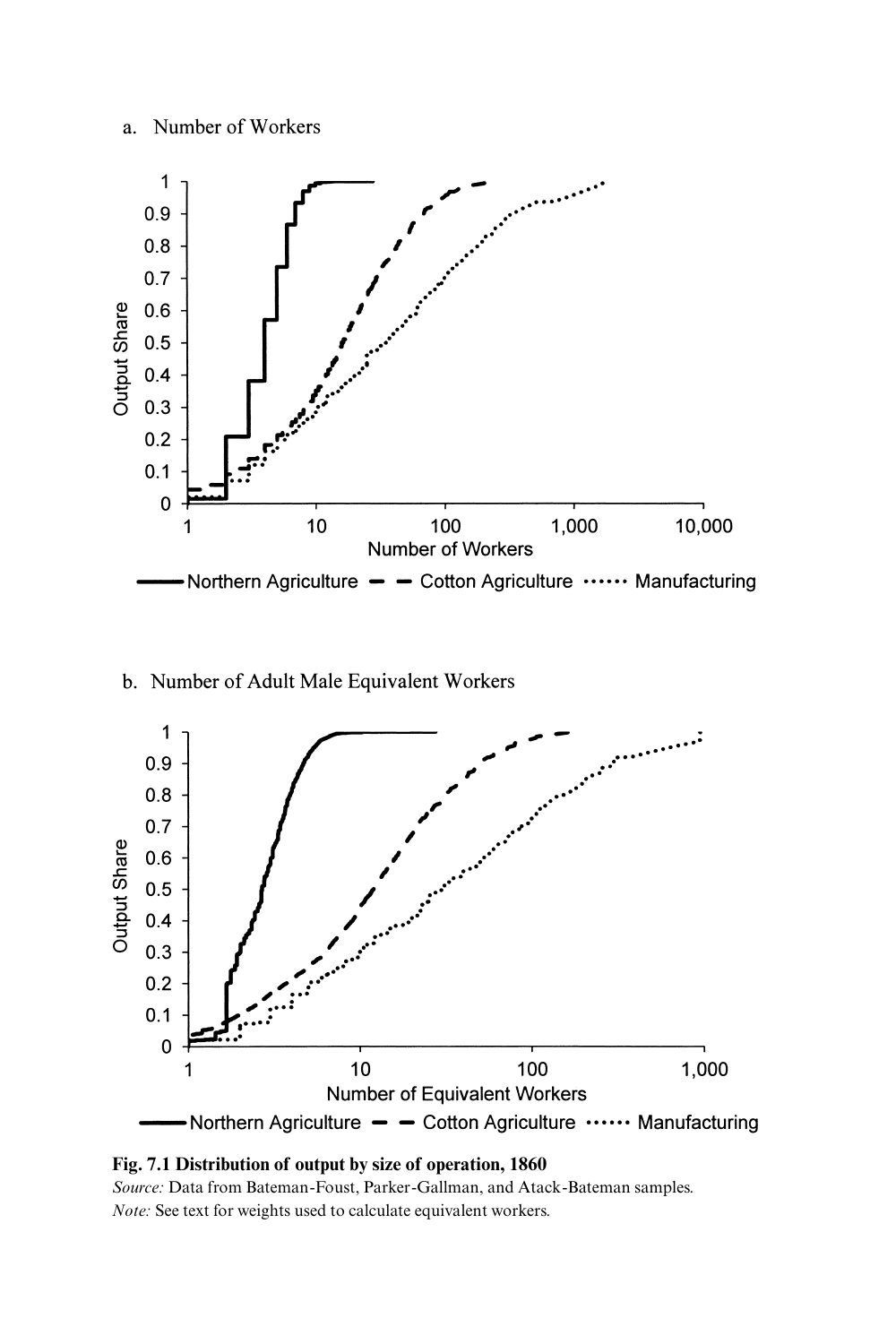of total output. The top 5 percent in the northern farm sample had seven or more workers and accounted for only 10 percent of total output. So by this measure, large plantations were much more akin to factories than to large northern farms. But there were large differences between large plantations and factories, as seen in table 7.2, which describes how output varied across the organization units in the different sectors.

The top panel of table 7.2 reports summary statistics including the mean and standard deviation of the log of output for the different categories of activities. Here, a "factory" is defined as an establishment with an inanimate power source and sixteen or more employees, a "mill" is an establishment with an inanimate power source and fifteen or fewer employees, a "manufactory" is defined as an establishment with no inanimate power source and sixteen or more employees, and an "artisanal shop" is an establishment with no inanimate power source and fifteen or fewer employees. Operations in the cotton sample are also distinguished by the size of the slave population. Output per unit was ranked from highest to lowest: factories, manufactories, and plantations with fifty or more slaves; those with sixteen to forty-nine slaves; mills, artisanal shops, and operations in the cotton sample with one to fifteen slaves; northern free farms; and free operations in the cotton sample. The bottom panel of table 7.2 reports regression results placing the three sectors into a common framework. It presents two sets of standard errors, those that correct for heterogeneity alone and those that are clustered by sector. Even the largest category of slave plantations—those with fifty or more slaves—produced less output than the average factories (the omitted category in the regression).

Table 7.3 investigates variations in the output-to-labor ratios across the organizations in the different samples. Here the differences between the total and adult-male-equivalent labor are more pronounced, especially within the agricultural operations in the cotton sample. In the regressions reported, slave operations in all three categories—those with one to fifteen slaves, sixteen to forty-nine, and fifty or more—have lower output-to-labor ratios than factories. Another notable result is that mills and manufacturing establishments with power sources, but with fifteen or fewer employments, have output-to-labor ratios above (in raw terms) or roughly equal (in adult-male equivalents) to factories. Manufactories also have lower output-to-labor ratios than artisanal shops. Such patterns may arise from the use of the labor variable to categorize the units, and its inclusion in the denominator of the output-to-labor ratio.

Table 7.4 presents statistics on the capital-to-labor ratio in manufacturing and agricultural samples. These data reveal that the difference in the aggregate capital-to-labor ratios across these broad activities was not large. However, greater differences at the more fine-grained level are apparent. In the 1860 sample, manufacturing establishments (a) powered by water or steam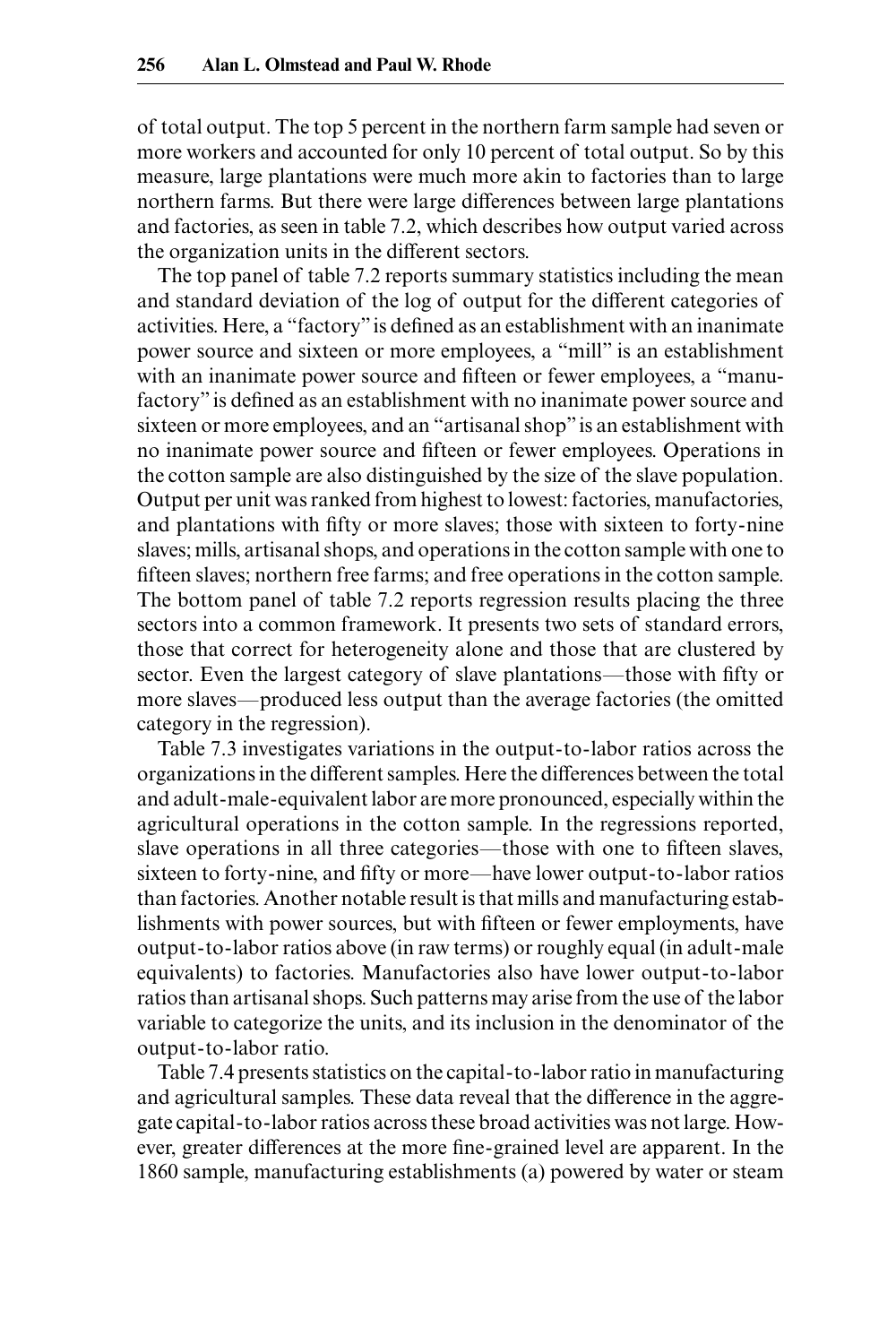| 1 avie 7.2             | Comparing output across organization forms |            |                  |        |        |
|------------------------|--------------------------------------------|------------|------------------|--------|--------|
| Summary statistics     | Mean                                       | Std. Dev.  | Min.             | Max.   | Obs.   |
| Log(output)            | 6.426                                      | 1.217      | $-0.879$         | 13.560 | 19,371 |
| Northern agriculture   | 0.559                                      | 0.496      | $\mathbf{0}$     | 1      | 19,371 |
| Log(output)            | 6.094                                      | 0.787      | 0.507            | 10.437 | 10,662 |
| Cotton free            | 0.131                                      | 0.337      | $\mathbf{0}$     | 1      | 19,371 |
| Log(output)            | 5.555                                      | 0.906      | $-0.879$         | 9.793  | 2,529  |
| Cotton slave $1-15$    | 0.091                                      | 0.288      | $\boldsymbol{0}$ | 1      | 19,371 |
| Log(output)            | 6.562                                      | 0.969      | 0.219            | 9.707  | 1,764  |
| Cotton slave 16-49     | 0.033                                      | 0.179      | $\overline{0}$   | 1      | 19,371 |
| Log(output)            | 7.994                                      | 0.887      | 1.962            | 11.189 | 643    |
| Cotton slave 50+       | 0.008                                      | 0.087      | $\overline{0}$   | 1      | 19,371 |
| Log(output)            | 9.146                                      | 0.888      | 4.449            | 11.669 | 148    |
| Manufacturing          | 0.183                                      | 0.386      | $\mathbf{0}$     | 1      | 19,371 |
| Log(output)            | 7.621                                      | 1.389      | 3.219            | 13.560 | 3,466  |
| Mill                   | 0.065                                      | 0.247      | $\mathbf{0}$     | 1      | 19,371 |
| Log(output)            | 7.441                                      | 1.232      | 3.219            | 11.963 | 1,261  |
| Artisanal shop         | 0.093                                      | 0.290      | $\mathbf{0}$     | 1      | 19,371 |
| Log(output)            | 7.219                                      | 0.985      | 4.317            | 11.626 | 1,796  |
| Manufactory            | 0.010                                      | 0.100      | $\theta$         | 1      | 19,371 |
| Log(output)            | 9.628                                      | 1.014      | 6.751            | 13.137 | 196    |
| Factory                | 0.011                                      | 0.104      | $\overline{0}$   | 1      | 19,371 |
| Log(output)            | 10.234                                     | 1.102      | 6.380            | 13.560 | 213    |
| Explaining log(output) |                                            |            |                  |        |        |
| Full specification     | Coeff.                                     | <b>RSE</b> | Cl. SE           |        |        |
| Northern agriculture   | $-4.141$                                   | (0.076)    | $(1.43E-11)$     |        |        |
| Cotton free            | $-4.680$                                   | (0.077)    | $(1.43E-11)$     |        |        |
| Cotton slave $1-15$    | $-3.673$                                   | (0.079)    | $(1.43E-11)$     |        |        |
| Cotton slave 16-49     | $-2.240$                                   | (0.083)    | $(1.43E-11)$     |        |        |
| Cotton slave 50+       | $-1.089$                                   | (0.104)    | $(1.43E-11)$     |        |        |
| Mill                   | $-2.794$                                   | (0.083)    | $(1.93E-11)$     |        |        |
| Artisanal shop         | $-3.016$                                   | (0.079)    | $(1.21E-11)$     |        |        |
| Manufactory            | $-0.607$                                   | (0.104)    | $(1.63E-11)$     |        |        |
| Constant               | 10.234                                     | (0.061)    | $(1.43E-11)$     |        |        |
| $R^2$                  | 0.47                                       |            |                  |        |        |
| Obs.                   | 19,371                                     |            |                  |        |        |

| <b>Table 7.2</b> |  | Comparing output across organization forms |  |
|------------------|--|--------------------------------------------|--|
|                  |  |                                            |  |

*Notes:* Robust standard errors correct for heterogeneity only; clustered standard errors are clustered at the sector level. A "factory" is defined as an establishment with an inanimate power source and sixteen or more employees, a "mill" is an establishment with an inanimate power source and fifteen or fewer employees, a "manufactory" is defined as an establishment with no inanimate power source and sixteen or more employees, and an "artisanal shop" is an establishment with no inanimate power source and fifteen or fewer employees.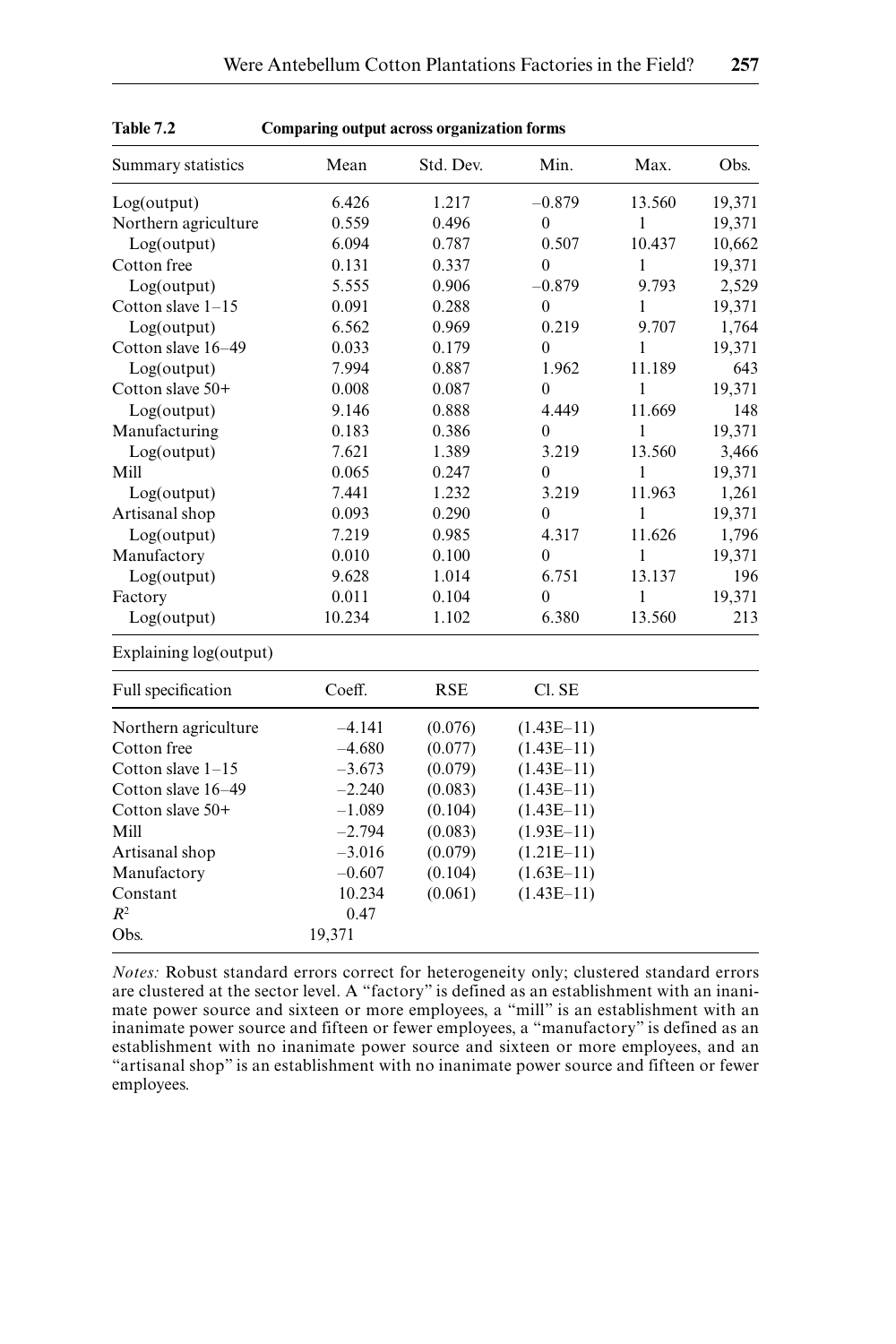| Summary statistics       | Mean     |                   | Std. Dev.   | Min.     | Max.                     | Obs.        |
|--------------------------|----------|-------------------|-------------|----------|--------------------------|-------------|
| Log(output/labor)        | 5.165    |                   | 0.971       | $-1.978$ | 10.354                   | 19,371      |
| Log(output/equiv. labor) | 5.434    |                   | 0.901       | $-1.788$ | 10.354                   | 19,371      |
|                          |          | Log(output/labor) |             |          | Log(output/equiv. labor) |             |
| Full specification       | Coeff.   | <b>RSE</b>        | Cl. SE      | Coeff.   | <b>RSE</b>               | Cl. SE      |
| Northern agriculture     | $-1.490$ | (0.059)           | $(8.6E-12)$ | $-1.261$ | (0.056)                  | $(4.6E-12)$ |
| Cotton free              | $-1.294$ | (0.061)           | $(8.6E-12)$ | $-1.246$ | (0.058)                  | $(4.6E-12)$ |
| Cotton slave $1-15$      | $-1.320$ | (0.062)           | $(8.6E-12)$ | $-1.164$ | (0.059)                  | $(4.6E-12)$ |
| Cotton slave 16–49       | $-1.168$ | (0.066)           | $(8.6E-12)$ | $-0.982$ | (0.064)                  | $(4.6E-12)$ |
| Cotton slave $50+$       | $-1.125$ | (0.087)           | $(8.6E-12)$ | $-0.944$ | (0.084)                  | $(4.6E-12)$ |
| Mill                     | 0.112    | (0.063)           | $(9.2E-12)$ | $-0.003$ | (0.061)                  | $(5.2E-12)$ |
| Artisanal shop           | $-0.106$ | (0.061)           | $(9.2E-12)$ | $-0.198$ | (0.058)                  | $(4.7E-12)$ |
| Manufactory              | $-0.421$ | (0.084)           | $(8.2E-11)$ | $-0.342$ | (0.078)                  | $(4.6E-12)$ |
| Constant                 | 6.324    | (0.058)           | $(8.6E-12)$ | 6.453    | (0.056)                  | $(4.6E-12)$ |
| $R^2$                    | 0.30     |                   |             | 0.22     |                          |             |
| Obs.                     | 19,371   |                   |             | 19,371   |                          |             |

| <b>Table 7.3</b> | Comparing output/labor ratios across organization forms |  |
|------------------|---------------------------------------------------------|--|
|                  |                                                         |  |

*Notes:* Robust standard errors correct for heterogeneity only; clustered standard errors are clustered at the sector level. See table 7.2 for definitions.

| 1.101e / 4            | Capital/labor fatios in manufacturing and agriculture, 1860 (10g of fatio<br>in dollars/worker) |           |       |              |        |
|-----------------------|-------------------------------------------------------------------------------------------------|-----------|-------|--------------|--------|
|                       |                                                                                                 | All labor |       | Equiv. labor |        |
|                       | Mean                                                                                            | SD        | Mean  | <b>SD</b>    | Obs.   |
| All manufacturing     | 6.182                                                                                           | 1.133     | 6.226 | 1.111        | 3,466  |
| Artisanal shop        | 5.791                                                                                           | 1.001     | 5.828 | 0.993        | 1,796  |
| Manufactory           | 5.260                                                                                           | 1.204     | 5.468 | 1.126        | 196    |
| Mill                  | 6.839                                                                                           | 0.962     | 6.852 | 0.958        | 1,261  |
| Factory               | 6.435                                                                                           | 0.962     | 6.564 | 0.936        | 213    |
| <b>Northern farms</b> | 6.544                                                                                           | 0.854     | 6.903 | 0.838        | 10,821 |
| <b>Cotton sample</b>  | 6.418                                                                                           | 0.822     | 6.651 | 0.811        | 5,084  |
| Cotton free           | 6.385                                                                                           | 0.899     | 6.561 | 0.880        | 2,529  |
| Cotton slave          | 6.450                                                                                           | 0.736     | 6.741 | 0.726        | 2,555  |
| Slave, 1 to 15        | 6.470                                                                                           | 0/744     | 6.752 | 0.733        | 1,764  |
| Slave, 16 to 49       | 6.384                                                                                           | 0.696     | 6.699 | 0.688        | 643    |
| Slave, 50 plus        | 6.491                                                                                           | 0.803     | 6.801 | 0.793        | 148    |

**Table 7.4 Capital/labor ratios in manufacturing and agriculture, 1860 (log of ratio** 

had higher capital-to-labor ratios than those that were not, and (b) those in the larger employment scale category had lower capital-to-labor ratios than establishments in the small-scale category. This is consistent with increasing scale saving capital by spreading a fixed stock over a larger employment base. The result (a) is consistent with the findings of Atack, Bateman, and Margo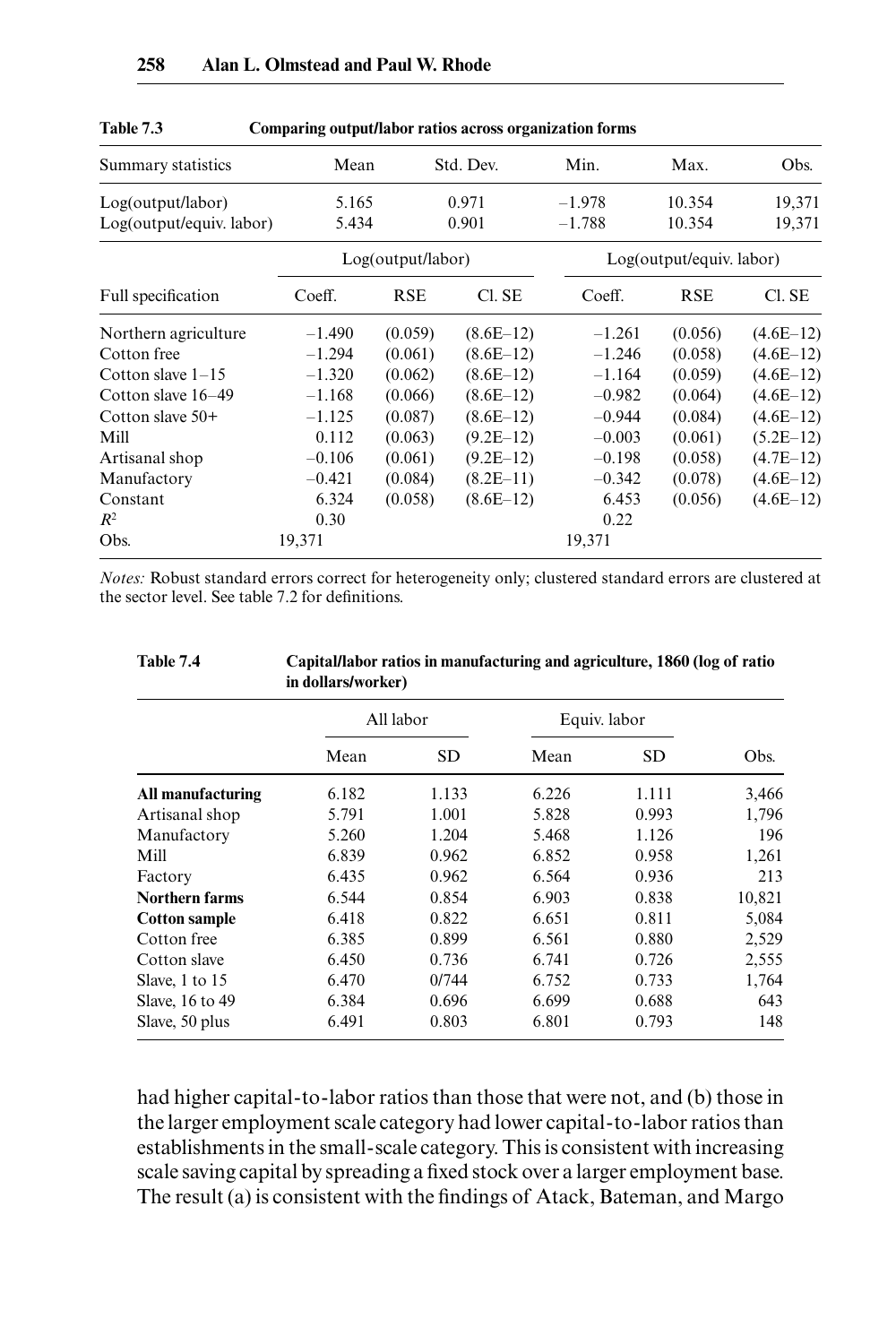| Summary statistics        | Mean     |                    | Std. Dev. | Min.     | Max.                      | Obs.    |  |
|---------------------------|----------|--------------------|-----------|----------|---------------------------|---------|--|
| Log(capital/labor)        | 6.498    |                    | 0.880     | 1.708    | 10.451                    | 18,953  |  |
| Log(capital/equiv. labor) | 6.672    |                    | 0.894     | 2.54     | 10.449                    | 18,953  |  |
|                           |          | Log(capital/labor) |           |          | Log(capital/equiv. labor) |         |  |
| Full specification        | Coeff.   | <b>RSE</b>         | Cl. SE    | Coeff.   | <b>RSE</b>                | Cl. SE  |  |
| Log(output)               | 0.327    | (0.008)            | (0.110)   | 0.339    | (0.008)                   | (0.116) |  |
| Northern agriculture      | 1.462    | (0.072)            | (0.449)   | 1.742    | (0.072)                   | (0.478) |  |
| Cotton free               | 1.479    | (0.074)            | (0.508)   | 1.583    | (0.074)                   | (0.541) |  |
| Cotton slave $1-15$       | 1.235    | (0.071)            | (0.399)   | 1.433    | (0.071)                   | (0.424) |  |
| Cotton slave 16–49        | 0.681    | (0.071)            | (0.243)   | 0.894    | (0.071)                   | (0.259) |  |
| Cotton slave $50+$        | 0.412    | (0.089)            | (0.118)   | 0.606    | (0.089)                   | (0.126) |  |
| Mill                      | 1.316    | (0.073)            | (0.303)   | 1.235    | (0.073)                   | (0.323) |  |
| Artisanal shop            | 0.341    | (0.072)            | (0.327)   | 0.286    | (0.072)                   | (0.348) |  |
| Manufactory               | $-0.977$ | (0.106)            | (0.066)   | $-0.890$ | (0.106)                   | (0.070) |  |
| Constant                  | 3.091    | (0.104)            | (1.111)   | 3.094    | (0.104)                   | (1.182) |  |
| $R^2$                     | 0.19     |                    |           | 0.24     |                           |         |  |
| Obs.                      | 19,371   |                    |           | 19,371   |                           |         |  |

| <b>Table 7.5</b> |  | Comparing capital/labor ratios across organization forms, controlling for output |  |
|------------------|--|----------------------------------------------------------------------------------|--|
|                  |  |                                                                                  |  |

*Notes:* Robust standard errors correct for heterogeneity only; clustered standard errors are clustered at the sector level. See note to table 7.2 for definitions.

for 1880, and the result (b) is inconsistent with their results for  $1880<sup>21</sup>$ . The differences may be due to inclusion in their analysis of the rich set of controls for location and three-digit SIC industry, which we omit.

These results suggest that we compare farms, plantations, and manufacturing establishments controlling for the level of output. Table 7.5 reports regressions examining whether, controlling for output in a common way, the organizational forms had measurably different capital/labor ratios. It presents two sets of standard errors, those that correct for heterogeneity alone and those that are clustered by sector. The cotton plantations with a greater numbers of slaves have progressively lower capital-to-labor ratios than cotton producers with fewer slaves. If one takes into account controls for sectors, slave plantations have higher capital-to-labor ratios than factories. Thus, the null hypothesis that the intercepts are the same may be rejected. The differences are statistically significant at conventional levels using either set of standard errors. It is clearly desirable to investigate the expansion paths of the capital-labor ratios in a more flexible way, allowing variation across type of unit. And it is undesirable to continue using

<sup>21.</sup> Atack, Bateman, and Margo (2005, 591) report that, controlling for power use, manufacturing operations in 1880 in the higher employment category have higher capital-labor and capital-effective-labor ratios than those with fewer employees. In their sample, the "mechanical" inverse relationship between the capital-labor ratio and employment does not hold.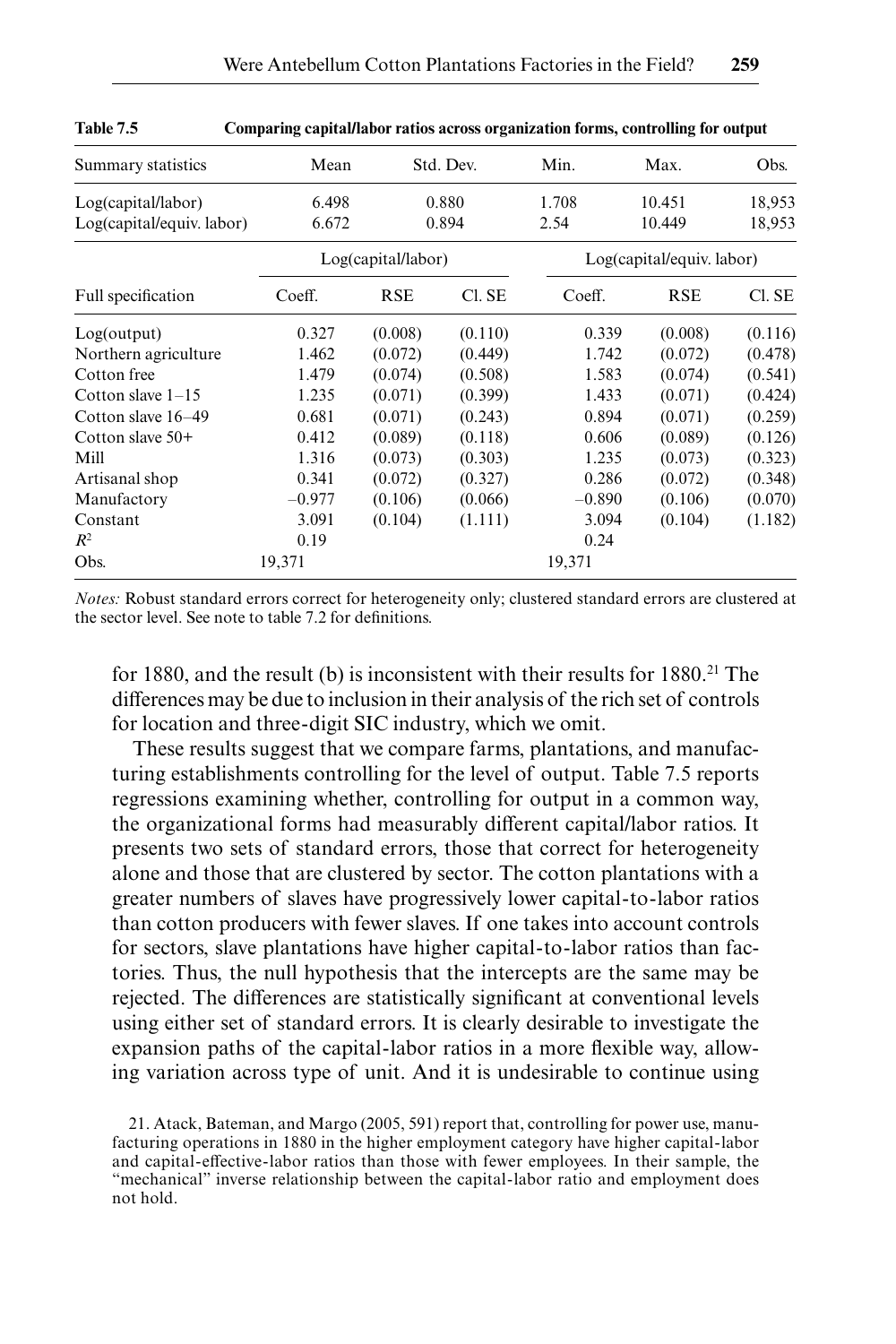categorical variables (dummy variable for factories, large plantations, etc.) that are defined by labor force numbers that also enter into the capital-labor ratios under investigation.

To help address these concerns, figure 7.2 graphs the expansion paths of the total capital-labor ratio as estimated by locally weighted regression separately for northern farms, free farms in the cotton sample, slave operations, and manufacturing establishments.22 Panel A shows the relationship between the log of the capital-labor ratio to the log of output. The series for adult-male-equivalent labor (not shown here) has the same general pattern. The graph presents results for ranges of output where all four types of establishments coexisted, thus allowing for reasonable comparisons. Northern farms are the most capital intensive, followed by free cotton farms, slave operations, and finally, at a much lower level, by manufacturing establishments. (At lower levels of output, the relationships between the agricultural units are reversed.) Not only are the levels different, but so are the slopes of the expansion paths. The capital-labor ratio rises sharply with output for northern farms. For manufacturing establishments and slave operations, the increase is much more muted. The overall patterns suggested in the locally weighted regressions are reenforced by the results of ordinary least squares (OLS) regressions (not reported). The total capital-to-labor ratio grew rapidly with output on free farms in both the northern and southern samples, but in a more moderate way on slave operations or in manufacturing establishments.

Panel B graphs the expansion path for machinery and power. The agricultural series shows the log of the ratio of value of the capital in implements and draft stock to the number of laborers. Limitations in the manufacturing data prevent us from calculating an exact analogue; instead, for the manufacturing series we graph the fraction of establishments with steam or water power (as displayed on the right axis). While the manufacturing series obviously cannot be compared directly with the series for the agricultural units, the relationship between the fraction with power and output is informative. The manufacturing series follows a U-shaped pattern. The minimum for the manufacturing series occurs near a log(output) value of 6.71. Over 71 percent of manufacturing establishments, accounting for 98 percent of total manufacturing output, produced to the right of this point—that is, on the upward sloping portion of the manufacturing curve.

On free farms in the northern agricultural and cotton sample, the ratio of capital invested in machinery and power sources relative to labor increases sharply with output. The growth is especially rapid for northern farms,

<sup>22.</sup> The regressions were run using the lowess command in Stata. The bandwidth was 0.8 for all but the manufacturing power series, where 0.4 was used. To avoid distracting clutter, we have trimmed the observations accounting for 1 percent of output at the top and bottom ends from each of the graphed series.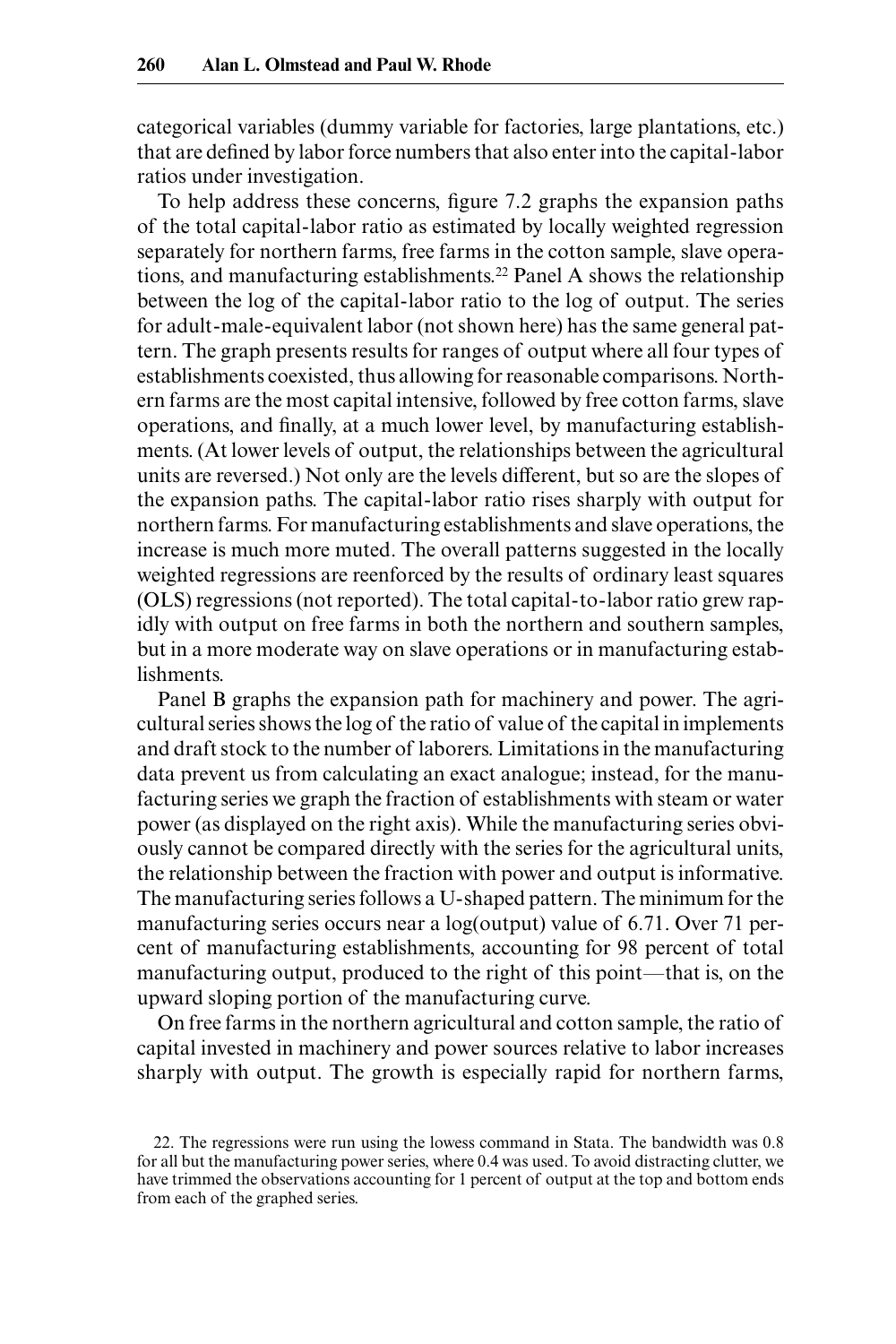







**Fig. 7.2 Expansion paths as revealed by locally weighted regressions**

*Notes:* The figures are for "all labor"; the analogues for "adult-male-equivalent labor" are similar. The observations accounting for the top and bottom 1 percent of output are trimmed from each series.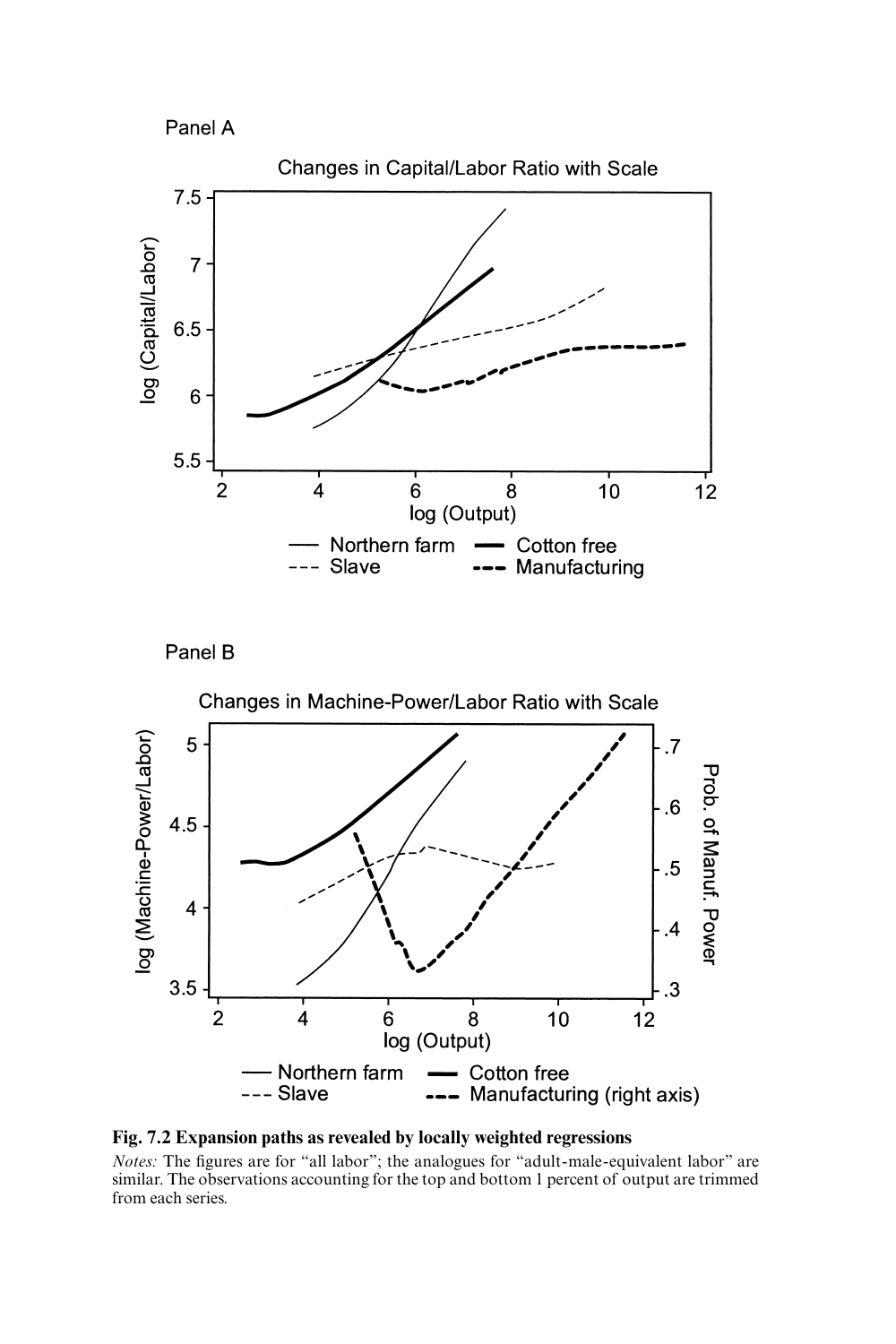|                 | Land and buildings<br>$(\%)$ | Livestock<br>$(\%)$ | Implements<br>(%) | Implements and<br>draft stock<br>$(\%)$ |
|-----------------|------------------------------|---------------------|-------------------|-----------------------------------------|
|                 |                              |                     |                   |                                         |
| Northern        | 83.4                         | 13.4                | 3.1               | 9.2                                     |
| Cotton          | 80.1                         | 16.3                | 3.6               | 10.7                                    |
| Free            | 69.5                         | 26.8                | 3.7               | 18.5                                    |
| <b>Slave</b>    | 81.7                         | 14.7                | 3.6               | 9.6                                     |
| Slave, 1 to 15  | 76.8                         | 19.6                | 3.5               | 12.1                                    |
| Slave, 16 to 49 | 81.0                         | 15.6                | 3.5               | 9.4                                     |
| Slave, 50 plus  | 87.2                         | 9.1                 | 3.7               | 7.3                                     |

**Table 7.6 Composition of agricultural capital stock**

*Notes:* "Implements and draft stock" include the value of work animals, not all livestock.

mirroring the increase in total capital to labor for these units. For slave operations, the machinery and power ratio increases at low scale and then declines at higher scales. Overall, the expansion path of slave plantations follows a shallow inverted U-shaped pattern. This contrasts with both free farms and with manufacturing establishments. The maximum point for the slave power series occurs near a log(output) value of 6.93. Over 53 percent of slave operations, accounting for over 90 percent of the output of such units, produced at a scale greater than this. Whereas an upward-sloping part of the expansion path was relevant for the overwhelming bulk of manufacturing units, the downward-sloping segment was relevant for most slave operations. Once again, the overall patterns suggested in the locally weighted regressions are reenforced by the results of OLS regressions (not reported). The machinery-to-labor ratio grew rapidly with output on free farms in both the northern and southern samples, but not on slave operations. In summary, large cotton plantations differ from free farms because the plantation total capital-labor does not increase rapidly with scale; they differ from free farms and manufacturing establishments (including factories) because the plantation power-and-machine intensity does not increase rapidly with scale.

The evidence on the composition of the agricultural capital stock displayed in table 7.6 points to a core difficulty with the "factory in the field" appellation. The capital mix of large cotton plantations was heavily weighted to "fields"—over 87 percent for land—and not to the accoutrements of "factories"—only 7 percent for machinery and power sources. The low ratio of equipment was not due to the inherent incompatibility of slavery with industrial production or mechanized farming as the example of sugar plantations shows. Instead, it was a product of the cotton regime. The owners of the largest cotton plantations often sought to occupy the richest and most valuable lands and to accumulate a stock to hold in reserve.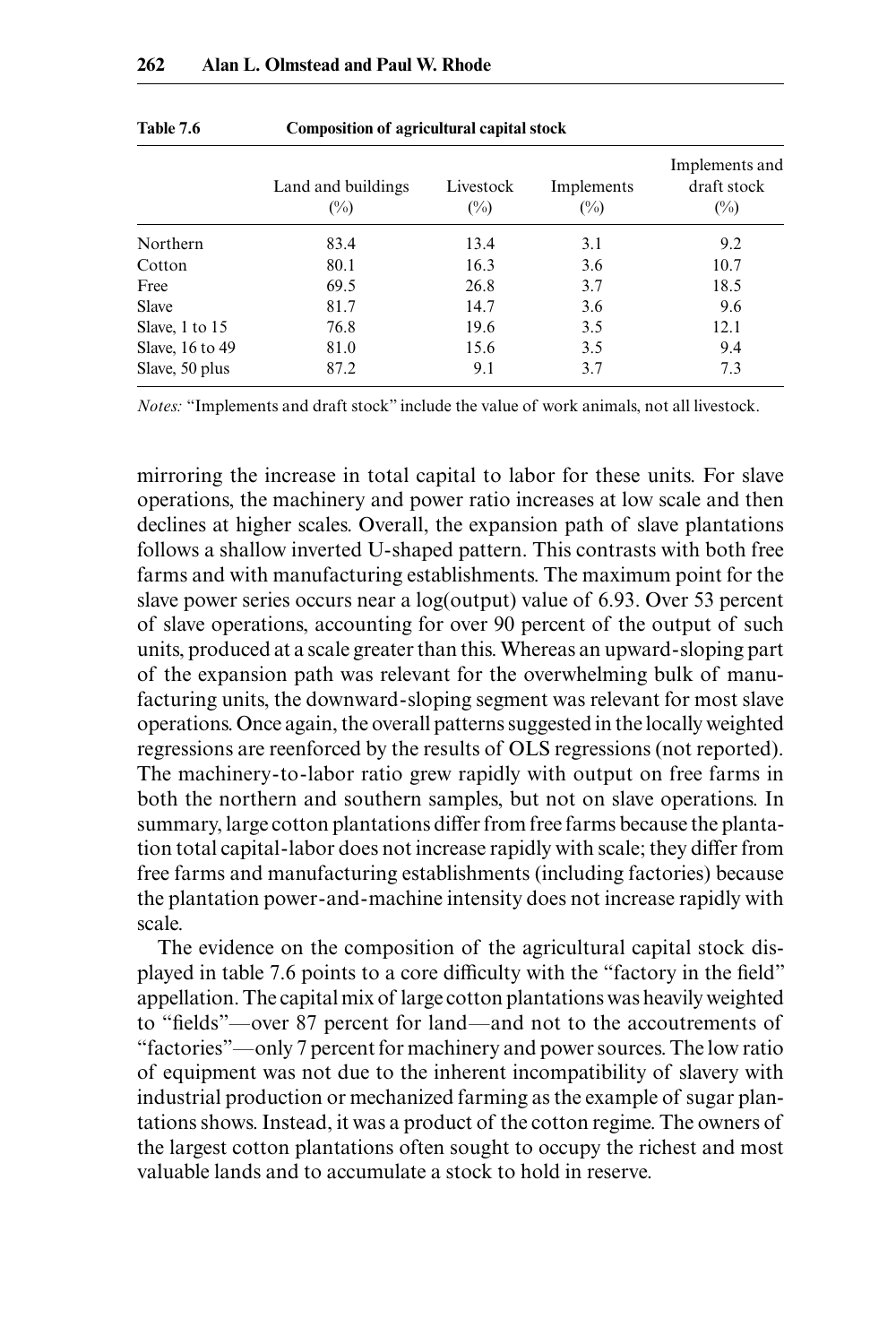## **7.4 Division of Labor, Regimentation, and Seasonality of Work**

What about other attributes of the factory system, such as the use of the division of labor? By most accounts, the harvest was the binding constraint in cotton production. Stampp asserted this view and added that during the peak of harvest season almost all able-bodied hands, including those skilled in a craft and working in the big house, were sent to the field to pick (Stampp 1956). In our investigation of plantation production activities, we are exploring the allocation of the labor force over the harvest season. The surge of laborers into the picking work during September and October is plainly evident. It was all hands on deck, or rather, into the fields. This difference is in part rooted in the different nature of the annual production process. Cotton plantations produced a marketable output once a year. Factories likely produced marketable commodities every day or week. Each stage of production of the cotton crop depended on the success of all prior stages. There was little parallel to this annual cycle of production in manufacturing.<sup>23</sup>

Large plantations maintained specialized slaves trained as smiths, wrights, and carpenters and thus were like factories, which coordinated the division of labor within the enterprise. But care must be taken in concluding that the existence of such slave specialists implied greater efficiency.<sup>24</sup> This presumes northern farmers actually performed similar work (instead of purchasing such specialized services in local towns and villages) or that northern farmers, who did perform some of these tasks for themselves, were less efficient than slave craftsmen. No evidence has been offered that slave crafts workers were more adept than free farmers or townspeople.

Vertical disintegration was a hallmark of northern industrialization. Factories regularly performed tasks internally in the early phases of an industry, but over time external specialists emerged to provide the services more cheaply. Agglomeration economies allowed northern factories to specialize in what they did best. Northern farmers followed the same route. The existence of such markets was typically a sign of an increase in the division of labor and greater efficiency. The literature arguing self-sufficient plantations were somehow more efficient or like factories because they failed to evolve and specialize misses this fundamental element of northern industrialization. The mirror image of the supposed efficiency of plantation craftsmen was the absence of small- and medium-size towns compared to northern agricultural regions.<sup>25</sup> Herein lay an important source of the broader negative impacts of the plantations internalizing craft activities.

23. We thank Gavin Wright for this point.

24. Anderson and Gallman (1977, 32) note that in "most of the cases examined, the planter attempted to satisfy his requirements for artisan and construction work with resident slave labor.

25. Wright (1986, 21‒24, 39‒43) and Weiman (1990, 135).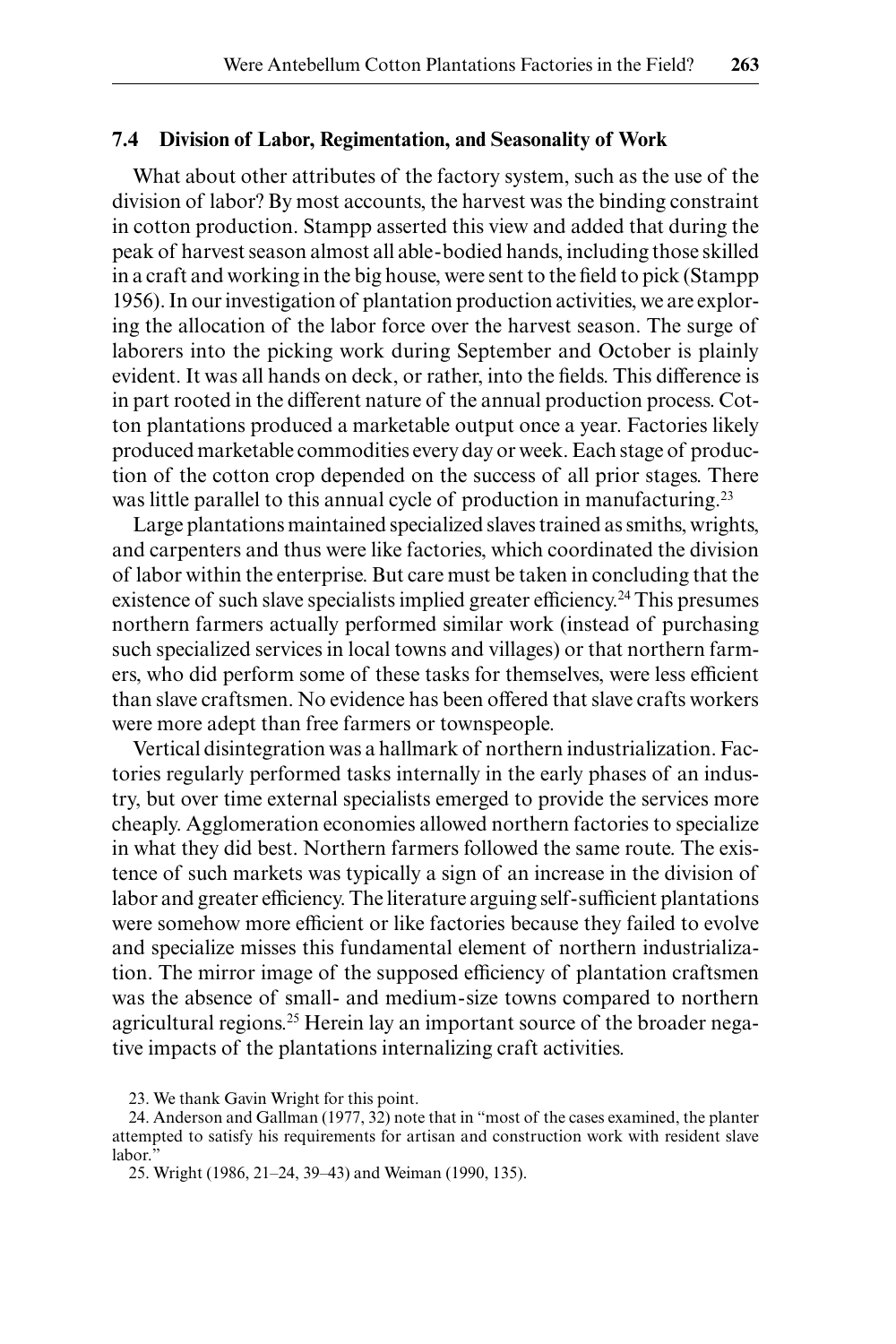According to the conventional view, work in factories was regular and freed from dependence of seasonal conditions. Factories were indoor spaces where external forces could largely be controlled. In practice this ideal took time to be fully realized, and many industrial workplaces in mid-nineteenth-century America reduced their hours of operation in the winter due to weather conditions, inadequate light, and lack of flowing water to drive power equipment. In the early nineteenth century, industrial work had been "from sun to sun." In addition, many early industrial activities involved processing agricultural products, which were available on a seasonal basis. By the early postbellum period (1870 and 1880) when the relevant data on the seasonality of manufacturing activity first became available, "the typical establishment (weighted by the value of its capital stock or by employment) . . . operated for 12 months on a full-time-equivalent basis." Part-time establishments had not disappeared, but they were smaller and less capital intensive (Atack, Bateman, and Margo 2002, 793, 807).

Historians have debated the role of natural time and clock time in the antebellum South. Eugene Genovese, reflecting the dominant view, argued that the southern plantation "setting remained rural, and the rhythms of work followed seasonal fluctuations. Nature remained the temporal reference point for the slaves" (Genovese 1974, 291). Mark M. Smith has pushed a revisionist perspective, asserting that after 1830 southerners came to view the clock as the "legitimate arbiter of time" (Smith 1997, 240). To address the regularity, seasonality, and duration of work on slave plantations, we have surveyed about 800 slave narratives and oral histories. Of these, about one in four gave an indication of the daily hours of work, including both starting and ending times. Of this latter group, 90 percent were consistent with the notion that the hours extended from "sunrise to sunset," from "kin to can't," from "before daylight to dark" (or "almost dark" or "after dark"), or "all day." Clearly the plantation work schedule depended on natural conditions, such as the seasonal variability of light. The same was undoubtedly true of northern farms (although the seasonal variation obviously increased with latitude).<sup>26</sup>

Work and life on slave plantations were far more regimented than on northern farms. The regimentation was crucial for the mobilization of all able-bodied hands for field work, especially during the picking season. The laborers on a given plantation were awakened by the same horn and sent into the fields under the same supervisors. The provision of food, clothing, and housing was also centrally controlled. In early American textile factories, many workers lived in dormitories and ate in communal facilities. Many

<sup>26.</sup> Our search of slave narratives is still ongoing. To date, we have examined narratives posted online by the Library of Congress, *Born in Slavery: Slave Narratives from the Federal Writers' Project*, 1936–1938, http://memory.loc.gov/ammem/snhtml/snhome.html; we have also mined information found in numerous published slave narratives.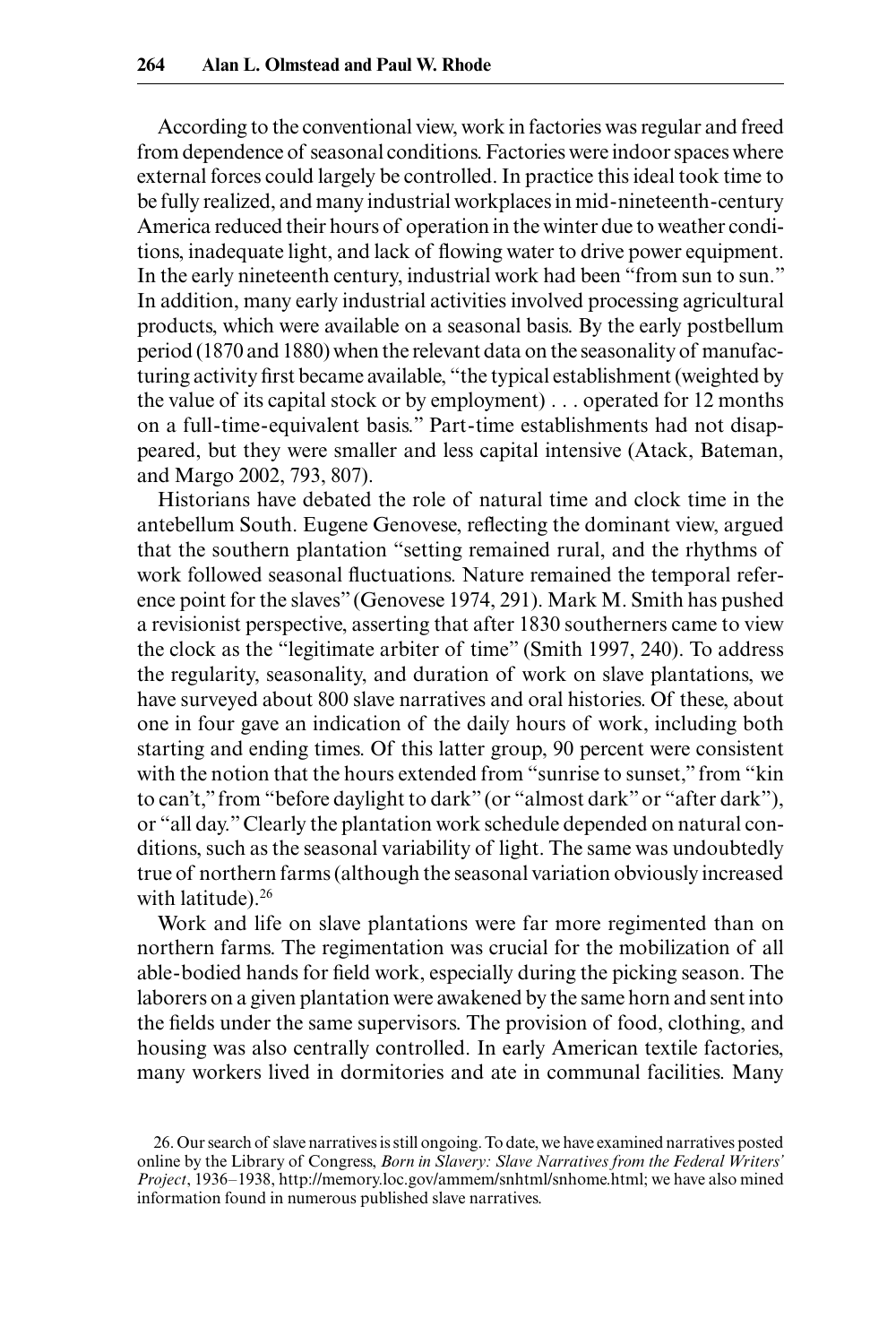labored under factory discipline subject to explicit work rules.<sup>27</sup> Hence, there were some parallels with the slave labor force (we emphasize *some*). But this regimentation of factory housing gave way to more dispersed and presumably more efficient living arrangements as the composition of the labor force evolved and as suppliers of housing and food supplanted factory provision as a part of the general process of vertical disintegration. The continuing extent of regimentation of slaves on plantations exceeded that prevailing in factories.

## **7.5 Slaves as Machine Parts**

In 1956, Martin Luther King, Jr. observed that under slavery African Americans were "considered a thing to be used, not a person to be respected. He was merely a depersonalized cog in a vast plantation machine" (King 1986, 136). King was neither the first nor last to conjure the image of slaves working like machines or being treated as parts of a larger mechanism. The "Rules" of Bennet H. Barrow's Highland Plantation read "A plantation might be considered as a piece of machinery, to operate successfully, all of its parts should be uniform and exact, and the impelling force regular and steady; and the master . . . should be their impelling force."28 In his *Journey in the Back Country*, Frederick Law Olmsted characterized slaves on Mississippi Valley cotton plantations as laboring in a "stupid, plodding, machine-like manner." As an example, he noted the case of "nearly two hundred hands . . . moving across the field in parallel lines, with a considerable degree of precision." Even when he and others charged by on horse, the slaves toiled without "the smallest change or interruption" (Olmsted 1860, 81‒82).

The immediate victims of slavery often invoked a different analogy, one that was more organic and less mechanical.29 Frederick Douglass described slaves as being treated akin to livestock. Upon his master's death and the division of the estate: "We were all ranked together at the valuation. Men and women, old and young, married and single, were ranked with horses, sheep, and swine. There were horses and men, cattle and women, pigs and children, all holding the same rank in the scale of being, and were all subjected to the same narrow examination . . . the same indelicate inspection" (Douglass [1845] 1963, 47‒48). In *Twelve Years a Slave*, Solomon Northup referred to slaves in transport and trade as being treated like "human cattle" (Northup 1975, 134, 138). Slave owners were deeply interested in the rate of

<sup>27.</sup> Ware (1931, 263–66). These conditions invoke complaints such as "Some of the Beauties of Our Factory System—Otherwise Lowell Slavery," in *Factory Tracts* (1845, *Factory Life As It Is*, no. 1. Lowell, MA).

<sup>28.</sup> Barrow and Davis (1967, 406–10). Barrow maintained a system of punishment inconsistent with treating his slaves as mere machine parts.

<sup>29.</sup> Davis (2014, 15–44) provides an insightful analysis of the treatment of slaves as brute animals.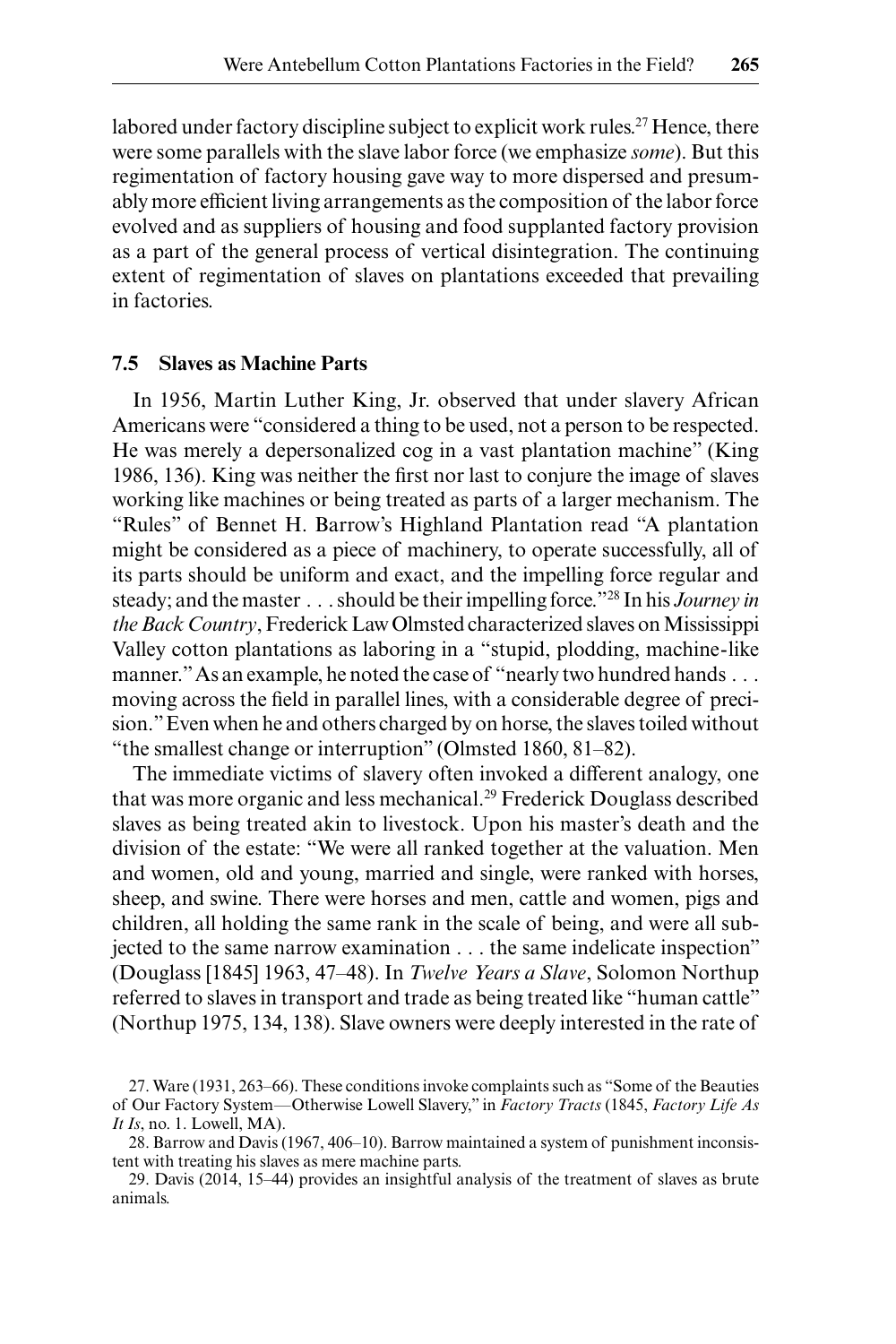increase of their slave populations and exerted extensive control over family life and the raising of children. Northup repeatedly emphasized the widespread use of corporal punishment on plantations (Northup 1975). In the passage mentioned above, Olmsted observed that the hoe hands were being threatened by a driver brandishing a whip. The sound of the whip cracking was intimation enough. Threats and displays of violence matter only for conscious beings making choices.

Apologists for the plantation system also emphasized its living and personal dimensions, including its penetration into almost every aspect of the slave's life. In 1918, Ulrich Phillips noted that on southern plantations there was "little of that curse of impersonality and indifference which too commonly prevails in the factories of the present-day world where power-driven machinery sets the pace, where the employers have no relations with the employed outside of work hours, where the proprietors indeed are scattered to the four winds, where the directors confine their attention to finance, and where the one duty of the superintendent is to procure a maximum output at a minimum cost" (Phillips [1918] 1966, 307). In 1929, Phillips opined that contemporary urban industry "did not give work to women, their administration did not facilitate a cherishing of health or a training of the youth, and their limitations of capital excluded investment in persons who were not laborers. These, in short . . . were masculine enterprises conveniently ignoring family complications" (Phillips 1929, 173).

Phillips did note that as an enterprise, either agricultural or industrial, grew in scale, eventually its owner could "no longer combine manual work with supervision. . . . [W]here full differentiation of administration from labor occurs, the shop becomes a factory, the farm changes into a factory, whatever the number of its operatives may be."<sup>30</sup> But in keeping with his general perspective, Phillips applied the factory analogies to West Indian plantations but found them less appropriate for the American South. Phillips wrote: "On the generality of the [West Indian sugar] plantations the tone of the management was too much like that in most modern factories. The laborers were considered more as work-units than as men, women, and children. Kindliness and comfort, cruelty and hardship, were rated at balance-sheet value; births and deaths were reckoned in profit and loss, and the expense of rearing children was balanced against the cost of new Africans. These things were true in some degree in the North American slave-holding communities, but in the West Indies they excelled" (Phillips [1918] 1966, 52). The slave owner in the American South often lived on the farm or plantation where his bondmen and bondwomen worked. Even the owners of the largest estates usually resided on or nearby their holdings. By Phillips's reckoning, they were not absentees but rather styled themselves as the heads of large plantation families.

<sup>30.</sup> Phillips (1929, 305). For commentary, see Metzer (1975, 124‒25).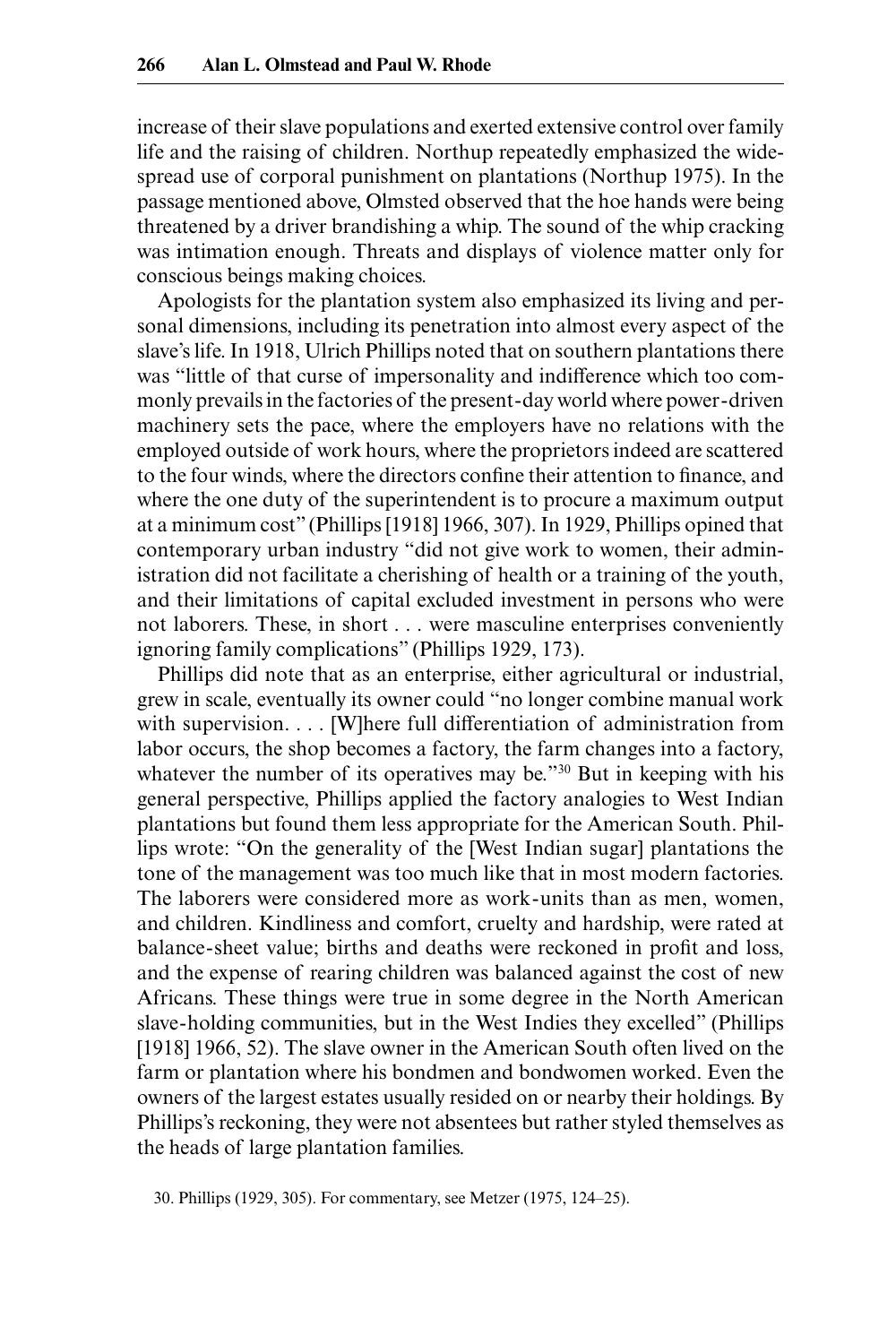The correspondence of Israel E. Trask, who lived in both the industrial and plantation worlds, offers valuable insights into the differences. Trask resided in Springfield, Massachusetts, and ran the Brimfield Cotton and Woollen Manufacturing Company. He also owned a cotton plantation near Natchez, Mississippi, which he regularly visited in the winter. Trask's letters home speak in familiar terms about the individual slaves, their health, and living conditions. He wrote of the slaves' frequent inquires about his wife and children—the "Missis" and "Massa Wm. and Ed"—and of sharing food with the "young negroes." James Trask, a brother who managed the family's extensive Mississippi holdings, spoke of "our Black family." The labor force at the Massachusetts mills is never discussed in such personal terms.<sup>31</sup>

The southern plantations went beyond even the company towns associated with some manufacturing and mining enterprises. In a company town, the firm served as the employer, landlord, storekeeper, and local government. (As Price Fishback notes, the broad scope of the company's domain bred resentment and protest [Fishback 1992, 166].) The plantation owner controlled or sought to control family life, education, and religious life. More fundamentally, the plantation owner determined the slave's geographic location and, together with the surrounding community, prevented his or her escape. Even the most paternalistic manufacturing employer of the 1910s and 1920s when Phillips wrote did not exercise these powers.

These issues are related to the question about whether plantation agriculture was a business or a way of life. Whether it was a capitalist profit-seeking enterprise or a system for social control? For the apologist Phillips, the social control motives—maintaining white supremacy over African Americans was the dominant consideration. For most economic historians, the profit motive dominated the calculus. As Conrad and Meyer famously asserted, investing in a slave was like investing in any other capital asset (Conrad and Meyer 1958). But it does not impoverish one's historical analysis to acknowledge that both motives were likely at play.

### **7.6 Modern Management**

A number of scholars have equated systematic exploitation of slave labor to factory discipline and to later doctrines of scientific management. R. Keith Aufhauser argued that in their administration of labor, southern slaveholders anticipated and conformed to F. W. Taylor's principles of scientific management. As an example, planter George Fitzhugh shared many of Taylor's precepts regarding the lack of motivation, self-discipline, and intelligence among workers and about the need for constant supervision.

<sup>31.</sup> Israel E. Trask papers, Mss. 899, Baker Library Special Collections, Harvard Business School. Israel E. Trask to Eliza C. Trask, 18 Jan. 1819, 26 Nov. 1821, 4 Dec. 1824, 31 Jan. 1825, 5 Dec. 1827, 21 Dec. 1827, 26 Dec. 1828; James Trask to Israel E. Trask, 1 Feb. 1835.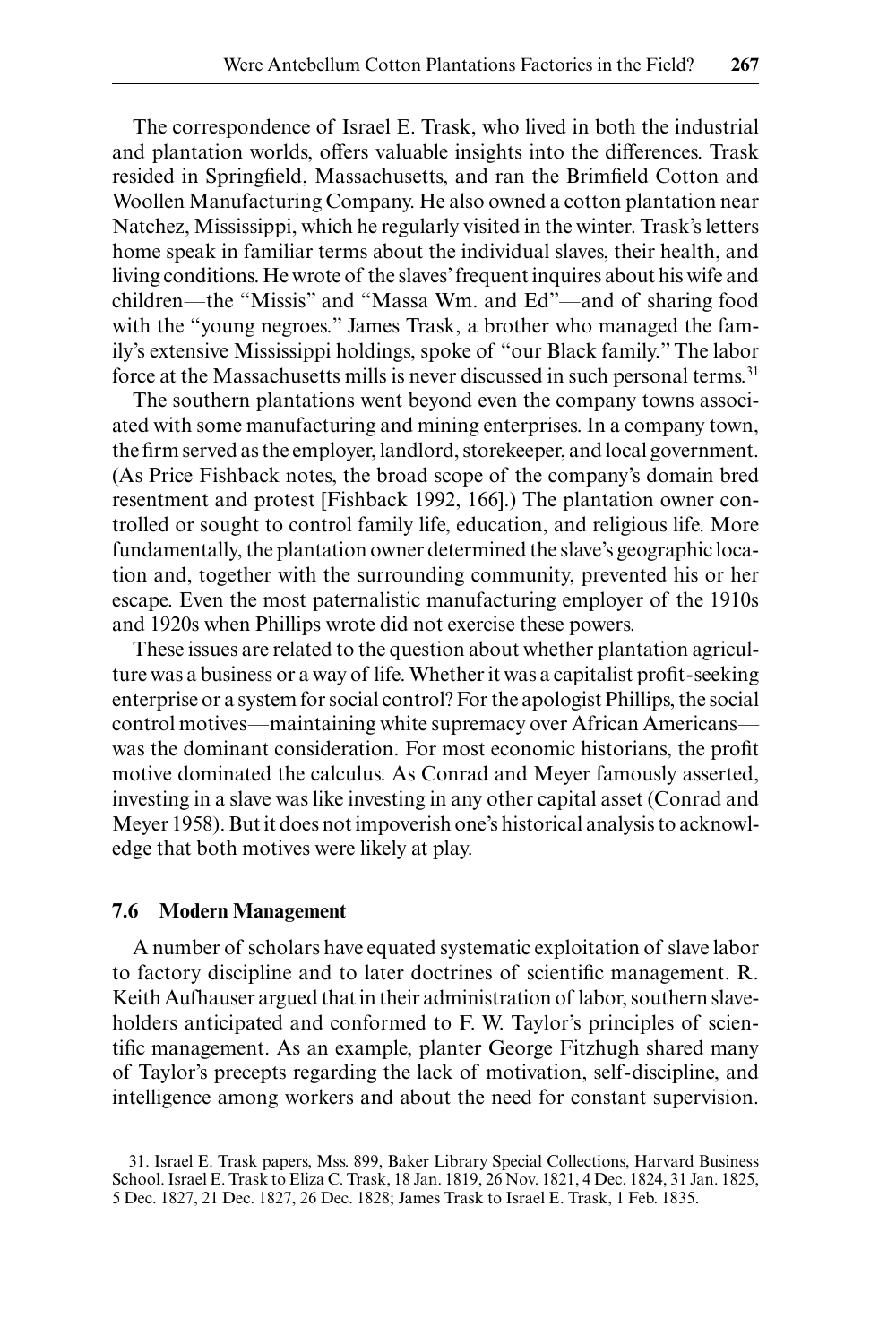Both Taylor and southern slaveholders sought through routine, task design, job enrichment, and physical coercion to secure greater work effort (Aufhauser 1973).

Drawing such connections has a long history. Lewis Gray reads in George Washington's 1769 description of his wheat harvest an account that "savors a sort of Scientific Management."32 Washington sought to reduce his use of hired cradlers and rely solely on his own enslaved labor force. To this end, he proposed to stagger his planting to spread out the harvest demands and to separate his cradler-binder crews into individual teams to speed up the pace of work above that achieved when all the cradlers worked together. Surely, concerns about work effort in groups long preceded Frederick Taylor.

Taylor attributed slow work to two causes. The first cause, associated with so-called "natural soldiering," was the "natural laziness" or the "natural instinct and tendency of men to take it easy." Taylor believed this characterized "the average man (in all walks of life)" and only "men of unusual energy, vitality, and ambition" choose on their own to work hard. The second cause, associated with so-called "systematic soldiering," was due to the "fallacy, which has from time immemorial been almost universal among workmen, that a material increase in the output of each man or each machine in the trade would result in the end in throwing a large number of men out of work" (Taylor 1913, 22‒24). The first cause has been the subject of great debate in the literature on slavery. One observer's "laziness" is another observer's "slave resistance and exercise of agency." The second cause is irrelevant, or largely so, in the operation of slavery. The fear of losing work was not an issue, and Taylor's remedies do not apply. Slaves had other concerns. House slaves feared being moved to harder labor in the field, but this is explained by greater effort inducing disutility rather than a fear of unemployment. Slaves in general feared that if they were more energetic and more productive, their owners might ratchet up their allotted tasks. Taylor understood the ratchet effect, but he studied a world in which workers received a wage in a competitive economy. Workers could quit if management increased its demands, and managers had to worry about voluntary turnover. Such concerns were far less salient for slave owners (Brown [1855] 1971, 128).

The dean of American business historians, Alfred D. Chandler, offered a mixed opinion on appellation of "factories in the field" to antebellum southern plantations. In his 1977 classic, *The Visible Hand*, he argued that southern plantations were not in any meaningful way precursors to the development of modern business enterprise in America (Chandler 1977, 64‒67). True, southern plantations were larger than contemporary family farms, but they were not as large as New England textile factories. Chandler (incorrectly) asserted that plantation owners did not commonly employ white overseers and that management was not widely separated between ownership. When

32. Gray (1933, 550). See also Metzer (1975) and Collins (2001).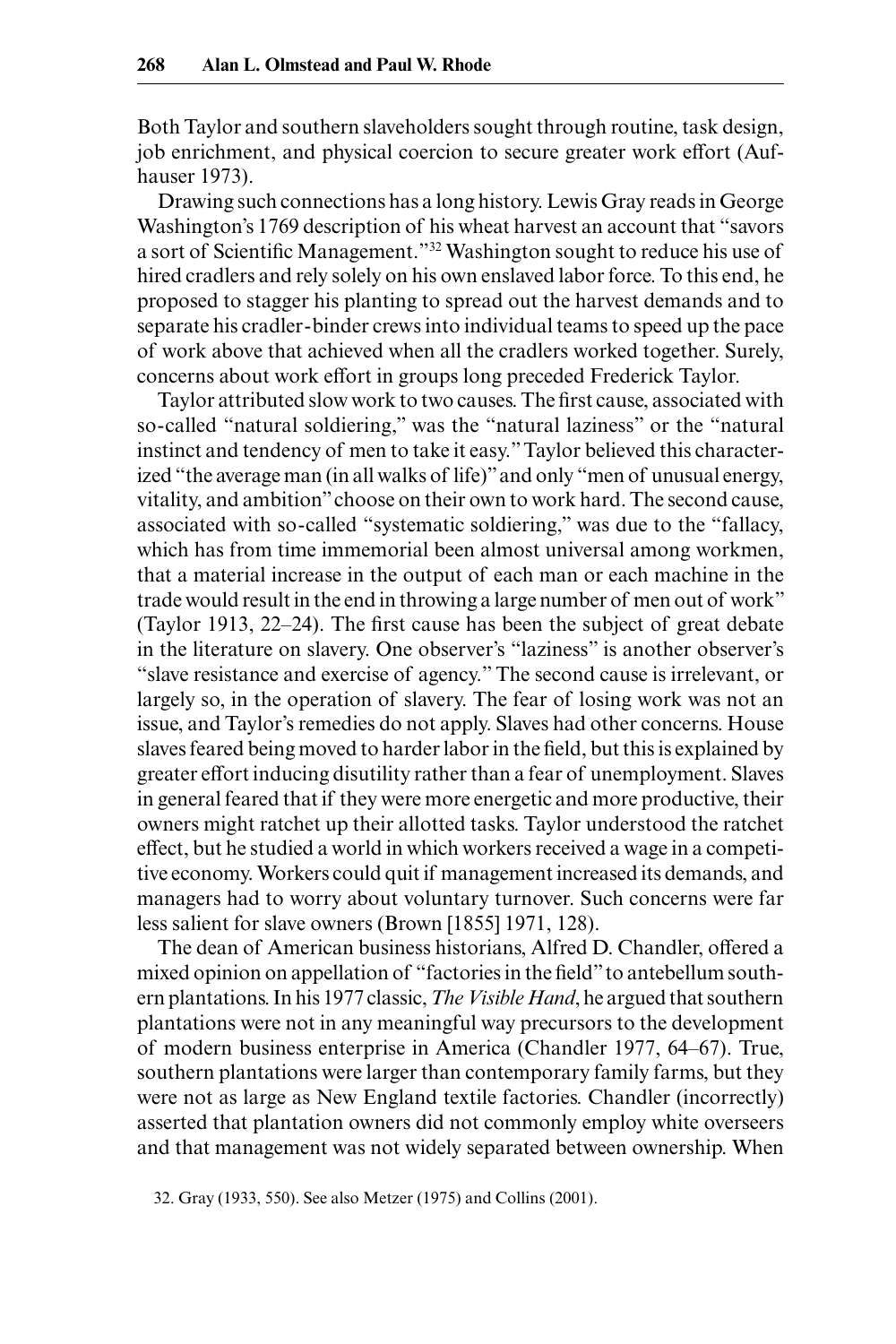the plantation owners did employ overseers, their instructions (as reflected in the plantation rules) typically dealt with the treatment of slaves rather than other forms of capital. According to Chandler, the plantation books did not allow the comparison of performance of individual workers or the entire operation over meaningful stretches of time.

Other scholars have disagreed, pointing out that numerous plantations met Chandler's definition of modern business enterprise. Historian Bill Cooke goes so far as to say the "visible hand was holding a whip" (Cooke 2002, 2003). Many plantation owners did utilize overseers and drivers to manage their operations.<sup>33</sup> Furthermore, a considerable number of plantation owners had multiple units. Those operating plantations within the same region—for example, with a home plantation and a bottomland plantation—often decided how to allocate the combined labor force, draft stock, and supplies (food, seed, and feed) across the units. In a technical sense, these plantations did fit Chandler's bill as employing salaried managers to allocate resources across distinct operating units without using market mechanisms. In addition, accounting historians describe plantation bookkeeping practices as being as sophisticated as those employed in the industrial North.<sup>34</sup>

We have spent more than a decade scouring archives for plantation accounts, chiefly with an eye to investigating work activities. The most popular cotton account book was produced by Thomas Affleck of Mississippi, and later Texas (Williams 1957). The first edition of the *Affleck Plantation Journal and Account Book* appeared in 1847. Within a few years, he offered different volumes for small, medium, and large plantations. In addition to space for a journal of daily activities, Affleck provided forms for listing the slaves' names, ages, and values, births and deaths, stock and equipment inventories, the weight of individual cotton bales, the pounds of cotton picked daily by individual slaves, and other valuable information (Olmstead and Rhode 2008a, 1144‒46). According to one source, Affleck sold between two and three thousand books per year.35

Thomas Affleck was the most famous, but hardly the only or first producer of preprinted cotton books.36 In the 1850s, W. H. Fox of Natchez, Missis-

33. Scarborough (1966); Bassett, *Southern Plantation Overseer*. In a chapter entitled "Factories in the Fields: The Managerial Ideal and Plantation Realities," Oakes goes so far as to call the ideal plantation a "bureaucracy" achieving worker obedience and community harmony through the systematic imposition of rules by a managerial hierarchy. See Oakes (1982, 153–58).

34. In interesting new work focusing on the use of preprinted account books, Caitlin Rosenthal builds on the theme that plantations were modern business enterprises (Rosenthal, forthcoming). See also Flesher and Flesher (1981), Barney and Flesher (1994), and Fleischman and Tyson (2004).

35. Touchstone (1988, 99‒126, 213‒29, esp. 224).

36. B. M. Norman also printed and sold Affleck books. See Robinson Papers (LSU 1413), RASP, series I, part 2, reel 20, frame 701. RASP is *Records of Ante-Bellum Southern Plantations: From the Revolution through the Civil War*, edited by Kenneth M. Stampp (Frederick, MD: University Publications of America, various dates after 1985).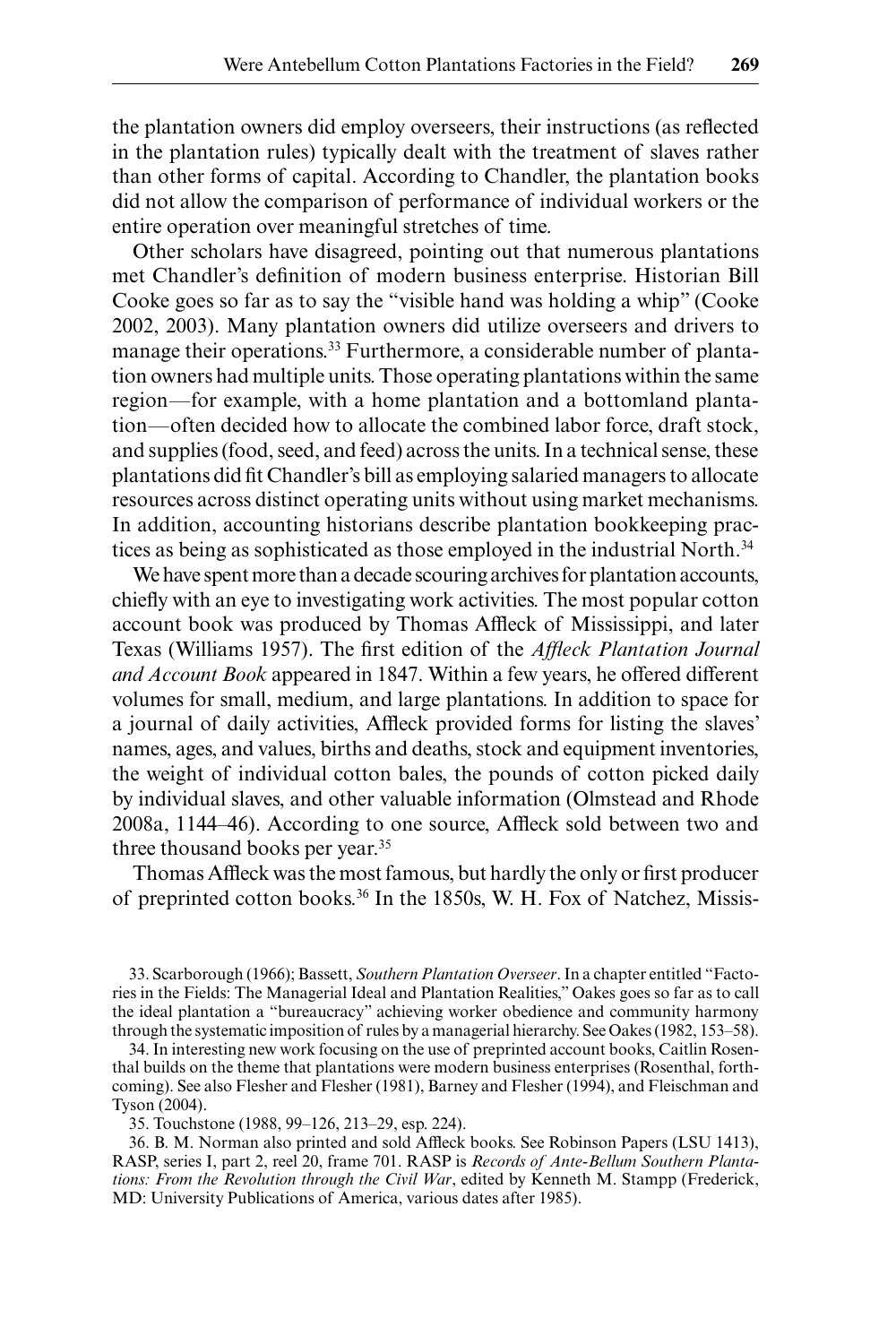sippi, sold a similar product under the title "Statement of Cotton."37 Other publishers released what were copycat versions with a similar general appearance as the Affleck books.<sup>38</sup> In the early 1850s, J. W. Randolph of Richmond, Virginia, produced a "Plantation & Farm Instruction, Regulation Record, Inventory & Account Book" with preprinted pages for "Manager's Journal or Daily Record" as well as larger editions with "Daily Record of Cotton Picked."<sup>39</sup> There were a variety of earlier cotton books printed by others.<sup>40</sup> Even in the absence of preprinted forms, planters and overseers often kept records in other, more generic, bound volumes. We agree with the accounting historians who argue that plantation record keeping represented signs of modernity and acquisitiveness, but we caution against overstating the case.

The "factories in the field" notion runs into a problem in the plantation account books. For all the attention given to labor, "fields" have little role in preprinted account books. None of the books that we have studied offered any specific form relating to fields, their size, use, improvements, crop rotation, daily activities, or production. There are no forms for fertilizer use, land cleared, drainage, and other important activities on plantations. The layout of the Affleck ledgers and other account books are in accord with Gavin Wright's depiction of southern masters as being first and foremost labor lords rather than landlords (Wright 1986, 17-50). The record keepers sometimes mentioned what happened in specific fields, but the books are not structured to extract such information from the users or to make an organized accounting of activities easy. In the account books that we have surveyed, a small fraction of record keepers occasionally crafted their own schedules summarizing production (output and acreage) by field by year. Some kept separate diaries or logs of daily activities. Most did not.

The preprinted plantation books were not set up to record the systematic use of incentives, negative or positive. Neither Thomas Affleck nor his competitors provided specific sheets for tallying whippings, for example. A few record keepers did note lashing in the "Daily Record of Passing Events," but most were silent. The books did not include pages to enumerate payments to slaves for the produce grown on slave plots; there are no pages or prompts to document contest or tournament results. Again, surviving evidence depends

37. Robert Stewart, Account Books, Ms. 404, 4732, Louisiana and Lower Mississippi Valley Collections, Louisiana State Univ. Libraries (Baton Rouge, LA).

38. Lewis papers at Univ. of North Carolina (Southern Historical Collection 2528) and A. F. Smith plantation records (Western Reserve Historical Society).

39. Robinson Papers (RASP, series I, part 2, reel 20, frame 546) and Branch family (SHC 2718, RASP, series J, part 4, reel 46, frame 689). Randolph's books date to 1852 at the latest.

40. James H. Hammond (RASP, series A, part 1, reel 14). LeBlanc family papers (RASP, series I, part 2, reel 17, frame 678) has a 1830s plantation book with sheets similar to an Affleck book. The South Carolina Historical Society collections contain a preprinted cotton account used during the 1812 crop year by the Plantations Hope and Experiment in British Guiana. See also Wilberforce, Box 9/1 , Hope and Experiment, June 1812, Slavery, Abolition, & Social Justice, http://www.slavery.amdigital.co.uk/Contents/ImageViewerPage.aspx?documentid=35657 &sectionid=5184.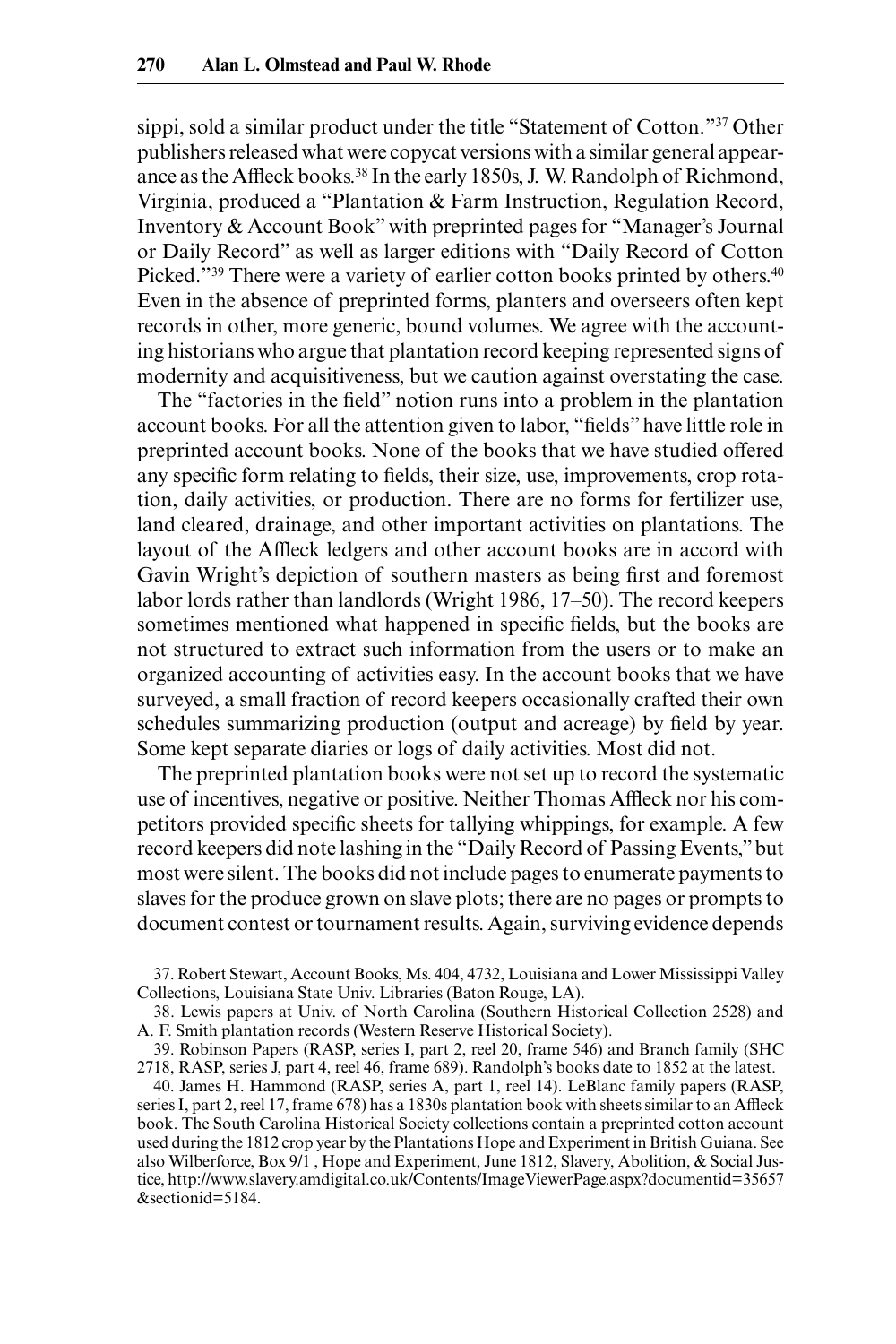on what the record keepers chose to add. Many scholars have touted picking contests as an important example of modern incentive practices. However, the records that we have seen suggest picking contests were rare events and of minor significance in the overall scheme of plantation life. Picking on Sundays, a practice that Affleck discouraged, was far more common than offering prizes to stimulate production.41 Our reading of the plantation records and slave narratives suggests that the primary methods of incentivizing slaves were terror, corporal punishment, and the threat of family breakup.

While plantation bookkeeping was far more common than one might think, it was rarely meticulous for long periods. Even in the preprinted books, practices were typically idiosyncratic and often incomplete. We have examined thousands of archival plantation records. This search allowed us to assemble a database of individual-level picking records for some 113 antebellum plantations covering 396 crop years (or parts thereof).<sup>42</sup> In our sample, the number of years covered for individual plantations ranged from one (the modal coverage with forty-three cases) to twenty-two (in the remarkable records of Francis Terry Leak in Tippah, Mississippi). The mean coverage was 3.5 years, the standard deviation was 3.64 years, and the median coverage was 2.0 years. Among those sixty-seven plantations with individual picking records covering more than a single year, thirty (or about 45 percent) have a break in the middle of the available records of one crop-year or more. The short span covered and the breaks in some of the records are undoubtedly, in part, due to destruction, loss, and failure of books to be archived. But chronological gaps in the coverage within the surviving volumes—starting in one year, stopping, and then picking up again after months or even years—indicate lapses in the recording were common. Making long-run comparisons for individual plantations is difficult now and would have been hard even in the antebellum period.

Accounting historian Jan Hierer found that in a sample of over fifty antebellum plantation books from Alabama and Mississippi, the record keepers deviated significantly from the protocols that Affleck had established (Hierer 1988). The data enumerated and the accompanying diaries describing daily activities are very valuable for some purposes, but they fail to provide much information now considered central to modern accounting. It is important to recall that decades of research by historians with access to such records could not even resolve the fundamental debate about whether antebellum southern plantations were profitable. Systematic generalization on this issue from the individual cases has proved elusive. The alternative approach of Conrad and Meyer to addressing the profitability question is celebrated with good reason.

<sup>41.</sup> Slaves likely viewed contests with trepidation, fearing that higher output levels might incite overseers to ratchet up their daily quotas.

<sup>42.</sup> This sample differs from that discussed in Olmstead and Rhode (2008a). Here we include only the subset of documents that identify the amount of cotton picked by individual slaves.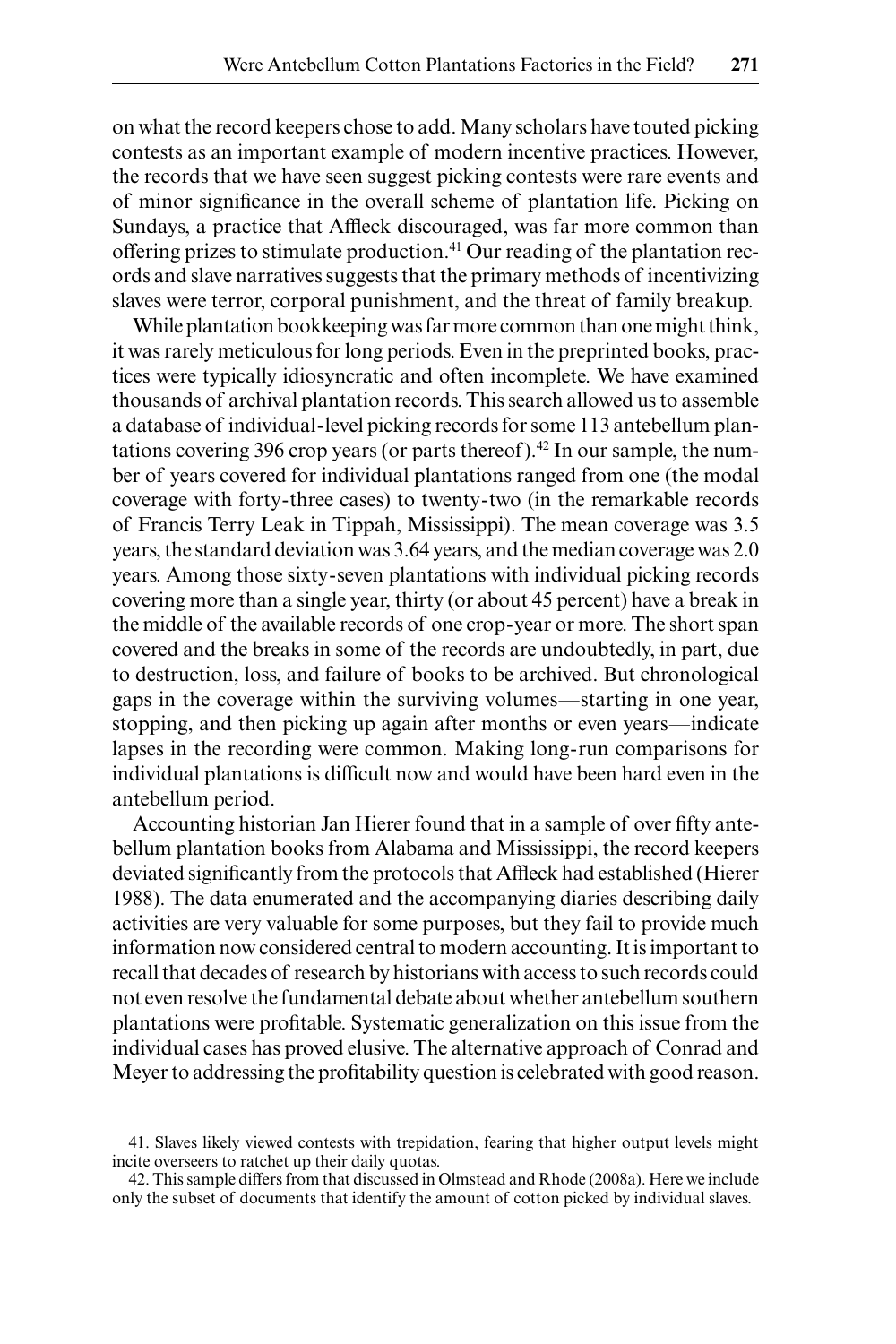Showing that the managerial practices of these southern plantations actually affected practices at large industrial enterprises in the nineteenth and early twentieth centuries remains to be demonstrated. But the lack of evidence suggests that this line of causality was weak at best. A fair assessment is that many plantation owners desired an accounting of farm activities to judge the work of their overseers and to reckon how their business affairs changed over time, but the records kept (by design and practice) and the actual operations in the fields were far removed from the dictates of Taylor and other apostles of modern business management.

## **7.7 Conclusion**

A formalist comparative history approach requiring constant definitions and standards shows plantations had some similarities and many differences with factories. Plantations used considerable labor—more than the median factory; plantations also had a high capital/labor ratio (counting land but not slaves as capital); many plantations employed professional managers as did many factories; and many plantation owners operated at more than one location. On the other hand, there was a high turnover rate in plantation overseers and their oft described character flaws does not elicit visions of modern efficient supervisors; plantations carried on their primary business outdoors and were more susceptible to the conditions of daylight, the elements, and the season; and they used relatively little machinery.43 Plantations kept records, but these were in many cases unsystematic and incomplete (we lack the expertise to compare these accounts to those kept by contemporary factories). The analogy of slaves and machines appears not to work; the victims of the system compared their treatment to that of draft animals. The management of offspring, along with the doling out of whippings and rationing of food, had little parallel with machines in a factory. Cotton plantations did not employ anything approaching an assembly line or even the large-batch system found in northern factories. In this key area the evidence does not support the popular claims.

Our overall assessment is that the notion that slave plantations operated as "factories in the field" was adapted from its original negative connotation to help conjure a powerful but unwarranted image of modernity and efficiency. Even the most modern, progressive planters faced production and management challenges and employed managerial methods that were different in fundamental ways from those confronted in managing a factory. The view from the workers' perspective was also dramatically different. Although the term "factories in the field" may have a nice ring to it, southern plantations were not akin to the emerging northern factories.

43. Scarborough notes that the tenure of overseers was "notoriously" brief and that the turnover problem was particularly acute in the New South. Scarborough (1966, 38–40, 125–27, 197, 200).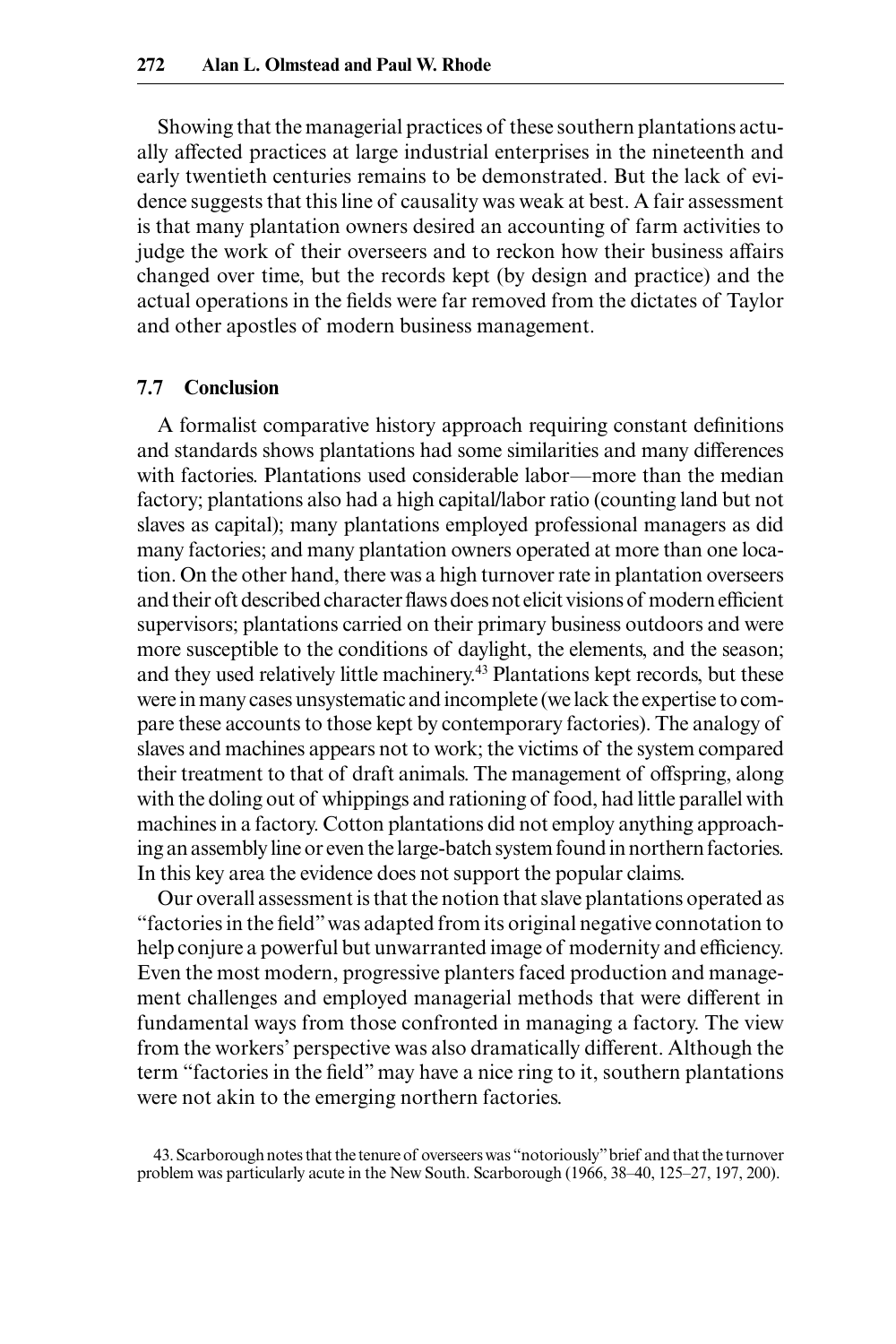## **References**

- Anderson, Ralph V., and Robert E. Gallman. 1977. "Slaves as Fixed Capital: Slave Labor and Southern Economic Development." *Journal of American History* 64  $(1): 24-46.$
- Atack, Jeremy. 1987. "Economies of Scale and Efficiency Gains in the Rise of the Factory in America, 1820–1900." In *Quantity & Quiddity: Essays in US Economic History*, edited by Peter Kilby, 286‒335. Middletown, CT: Wesleyan University Press.
- Atack, Jeremy, and Fred Bateman. 1987. *To Their Own Soil: Agriculture in the Antebellum North*. Ames: Iowa State University Press.
- ———. 1999. "Nineteenth-Century US Industrial Development through the Eyes of the Census of Manufactures." *Historical Methods* 32 (4): 177‒88.
- Atack, Jeremy, Fred Bateman, and Robert A. Margo. 2002. "Part-Year Operations in Nineteenth-Century American Manufacturing: Evidence from the 1870 and 1880 Censuses." *Journal of Economic History* 62 (3): 792‒809.
	- ———. 2005. "Capital Deepening and the Rise of the Factory: The American Experience during the Nineteenth Century." *Economic History Review* 58 (3): 586–95.
- ———. 2008. "Steam Power, Establishment Size, and Labor Productivity Growth in Nineteenth-Century American Manufacturing." *Explorations in Economic History* 45:185‒98.
- Atack, Jeremy, Michael R. Haines, and Robert A. Margo. 2011. "Railroads and the Rise of the Factory: Evidence for the United States, 1850–70." In *Economic Evolution and Revolution in Historical Time*, edited by Paul W. Rhode, Joshua Rosenbloom, and David Weiman, 162-79. Stanford, CA: Stanford University Press.
- Aufhauser, R. Keith. 1973. "Slavery and Scientific Management." *Journal of Economic History* 33 (4): 811‒43.
- Barney, D., and Dale L. Flesher. 1994. "Early Nineteenth-Century Productivity Accounting: The Locust Grove Plantation Ledger." *Accounting, Business and Financial History* 4 (2): 275‒94.
- Barrow, Bennet Hilliard, and Edwin Adams Davis. 1967. *Plantation Life in the*  Florida Parishes of Louisiana, 1836-1846: As Reflected in the Diary of Bennet H. *Barrow*. New York: AMS Press.
- Bateman, Fred, and James D. Foust. 1860. "Agricultural and Demographic Records for Rural Households in the North, 1860." ICPSR07420–v1. Ann Arbor, MI: Inter-University Consortium for Political and Social Research [distributor], 1976. doi:10.3886/ICPSR07420.v1.
- Brown, John. (1855) 1971. *Slave Life in Georgia: A Narrative of the Life, Suffering, and Escape of John Brown, a Fugitive Slave, Now in England*, 2nd ed. Edited by L. A. Chamerovzow. Reprint, London: W. M. Watts.
- Chandler, Jr., Alfred D. 1977. *The Visible Hand: The Managerial Revolution in American Business*. Cambridge, MA: Harvard University Press.
- Chevalier, Michael. 1839. *Society, Manners, and Politics in the United States; Being a Series of Letters on North America*. Translated from 3rd Paris ed. Boston: Weeks, Jordan.
- Coclanis, Peter A. 2000. "How the Low Country Was Taken to Task: Slave-Labor Organization in Coastal South Carolina and Georgia." In *Slavery, Secession, and Southern History*, edited by Robert L. Paquette and Louis A. Ferleger, 59–78. Charlottesville: University Press of Virginia.
- Collins, Steven G. 2001. "System, Organization, and Agricultural Reform in the Antebellum South, 1840–1860." *Agricultural History* 75 (1): 1‒27.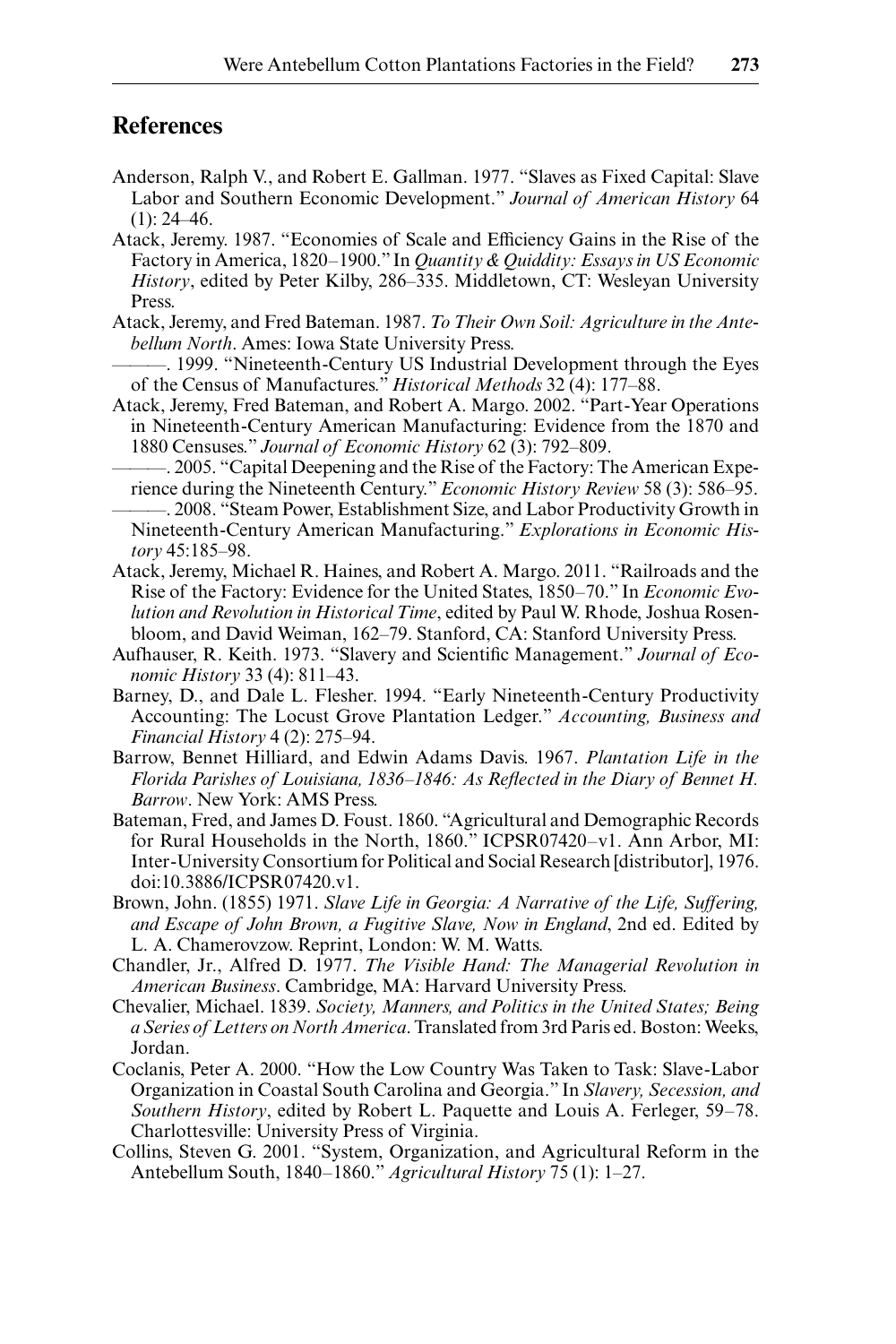- Conrad, Alfred H., and John R. Meyer. 1958. "The Economics of Slavery in the Ante Bellum South." *Journal of Political Economy* 66 (2): 95–130.
- Cooke, Bill. 2002. "The Visible Hand was Holding a Whip: The Denial of Slavery in Management Studies." Discussion Paper no. 68, July. Institute for Development Policy and Management, University of Manchester.
- ———. 2003. "The Denial of Slavery in Management Studies." *Journal of Management Studies* 40 (8): 1895‒918.
- Craig, Lee A. 1993. *To Sow One Acre More: Childbearing and Farm Productivity in the Antebellum North*. Baltimore, MD: Johns Hopkins University Press.
- Critser, Greg. 1983. "The Political Rebellion of Carey McWilliams." *UCLA Historical Journal* 4:34‒65.
- Davis, David Brion. 2014. *The Problem of Slavery in the Age of Emancipation*. New York: Alfred A. Knopf.
- Devine, Jr., Warren D. 1983. "From Shafts to Wires: Historical Perspective on Electrification." *Journal of Economic History* 43 (2): 347-72.
- Douglass, Frederick. (1845) 1963. *Narrative of the Life of Frederick Douglass, an American Slave*. Garden City, NY: Doubleday.
- Fishback, Price V. 1992. *Soft Coal, Hard Choices: The Economic Welfare of Bituminous Coal Miners, 1890–1930*. New York: Oxford University Press.
- Fleischman, Richard K., and Thomas N. Tyson. 2004. "Accounting in Service to Racism: Monetizing Slave Property in the Antebellum South." *Critical Perspectives on Accounting* 15:376‒99.
- Fleisig, Heywood W. 1976. "Slavery, the Supply of Labor, and the Industrialization of the South." *Journal of Economic History* 36 (3): 572‒97.
- Flesher, Dale L., and Tonya K. Flesher. 1981. "Human Resource Accounting in Mississippi before 1865." *Journal of Accounting and Business Research* 10 (Supplement): 124‒29.
- Fogel, Robert W. 2003. *The Slavery Debates, 1952–1990: A Memoir*. Baton Rouge: Louisiana State University Press.
- Fogel, Robert W., and Stanley L. Engerman. 1974. *Time on the Cross: The Economics of American Negro Slavery*, vol. 1. Boston: Little, Brown and Co.
- –. 1977. "Explaining the Relative Efficiency of Slave Agriculture in the Antebellum South." *American Economic Review* 67 (3): 275–96.
- Follett, Robert J. 2005. *The Sugar Masters: Planters and Slaves in Louisiana's Cane World, 1820–1860*. Baton Rouge: Louisiana State University Press.
- Ford, Henry, and Samuel Crowther. 1923. *My Life and Work*. Garden City, NY: Garden City Publishing Co.
- Genovese, Eugene. 1974. *Roll, Jordan, Roll: The World the Slaves Made*. New York: Pantheon.
- Gray, Lewis C. 1933. *History of Agriculture in the Southern United States to 1860*, vol. 1. Washington, DC: Carnegie Institution.
- Hierer, Jan R. 1988. "A Content Comparison of Antebellum Plantation Records and Thomas Affleck's Accounting Principles." *Accounting Historians Journal* 15 (2): 131‒50.
- King, Jr., Martin Luther. 1986. *A Testament of Hope: The Essential Writings of Martin Luther King, Jr.*, edited by James M. Washington. San Francisco: Harper & Row. Kolchin, Peter. 1993. *American Slavery 1619–1877*. New York: Hill and Wang.
- Mantoux, Paul. (1928) 1961.*The Industrial Revolution in the Eighteenth Century: An Outline of the Beginnings of the Modern Factory System in England*. New York: Harper & Row.
- McWilliams, Carey. 1939. *Factories in the Field: The Story of Migratory Farm Labor in California*. Boston: Little, Brown and Co.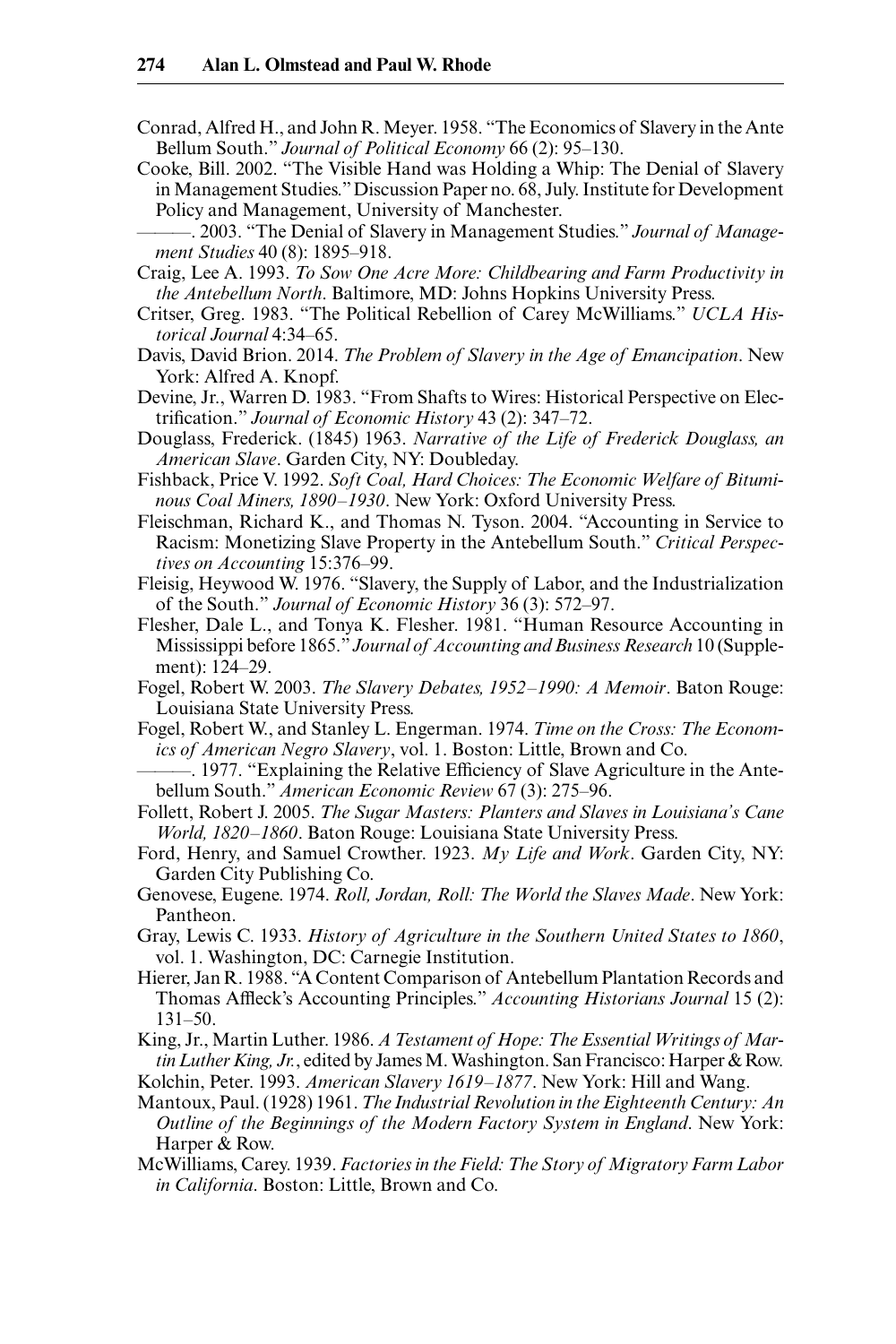———. 1941. "Farms into Factories: Our Agricultural Revolution." *Antioch Review* 1 (4): 406‒31.

- McWilliams, Carey, and Clive Belmont, Jr. (aka Herbert A. Klein). 1936a. *Pacific Weekly*, March 30, 105‒07.
	- ———. 1936b. *Pacific Weekly*, April 6, 131‒33.
- ————. 1936c. *Pacific Weekly*, April 13, 199–201.
- ———. 1936d. *Pacific Weekly*, April 27, 231‒32.
- ———. 1936e. *Pacific Weekly*, May 4, 247‒49.
- ———. 1936f. *Pacific Weekly*, May 11, 265‒67.
- Metzer, Jacob. 1975. "Rational Management, Modern Business Practices, and Economies of Scale in Antebellum Southern Plantations." *Explorations in Economic History* 12 (2): 123‒50.
- Mintz, Sidney. 1985. *Sweetness and Power: The Place of Sugar in Modern History*. New York: Viking Penguin.
- National Archives and Records Administration. 1860. "1860 Agricultural Census Schedule." NA Form 14131e (6/03). www.archives.gov.
- Northup, Solomon. (1853) 1975. *Twelve Years a Slave*, edited by Sue Eakin and Joseph Logsdon. Baton Rouge: Louisiana State University Press.
- Nye, David. 2013. *America's Assembly Line*. Cambridge, MA: MIT Press.
- Oakes, James. 1982. *The Ruling Race: A History of American Slaveholders*. New York: Alfred A. Knopf.
- Olmstead, Alan L., and Paul W. Rhode. 2008a. "Biological Innovation and Productivity Growth in the Antebellum Cotton Economy." *Journal of Economic History* 68 (4): 1123‒71.
- ———. 2008b. *Creating Abundance: Biological Innovation and American Agricultural Development*. New York: Cambridge University Press.

Olmsted, Frederick Law. 1860. *A Journey in the Back Country*. New York: Mason.

- Parker, William N., and Robert E. Gallman. 1860. Southern Farms Study. [Computer file]. ICPSR07419–v1. Ann Arbor, MI: Inter-university Consortium for Political and Social Research [distributor], 1991. doi:10.3886/ICPSR07419.
- Phillips, Ulrich B. 1906. "The Origin and Growth of the Southern Black Belts." *American Historical Review* 11 (4): 798‒816.
- ———. 1925. "Plantations with Slave Labor and Free." *American Historical Review* 30 (4): 738‒53.
	- ———. 1929. *Life and Labor in the Old South*. Boston: Little, Brown and Co.
- ———. (1918) 1966. *American Negro Slavery*. Baton Rouge: Louisiana State University Press.
- Richardson, Peter. 2005. *American Prophet: The Life and Work of Carey McWilliams*. Ann Arbor: University of Michigan Press.
- Rosenthal, Caitlin C. Forthcoming. "Slavery's Scientific Management: Accounting for Mastery." In *Slavery's Capitalism*, edited by Seth Rockman, S. Beckert, and D. Waldstreicher. Philadelphia: University of Pennsylvania Press.
- Scarborough, William Kauffman. 1966. *The Overseer: Plantation Management in the Old South*. Baton Rouge: Louisiana State University Press.
- Smith, Mark M. 1997. *Mastered by the Clock: Time, Slavery, and Freedom in the American South*. Chapel Hill: University of North Carolina Press.
- Stampp, Kenneth. 1956. *The Peculiar Institution: Slavery in the Ante-Bellum South*. New York: Vantage Books.
- Taylor, Frederick W. 1913. *The Principles of Scientific Management*. New York: Harper & Brothers.
- Taylor, Paul S. 1954. "Plantation Agriculture in the United States: Seventeenth to Twentieth Centuries." *Land Economics* 30 (2): 141‒52.